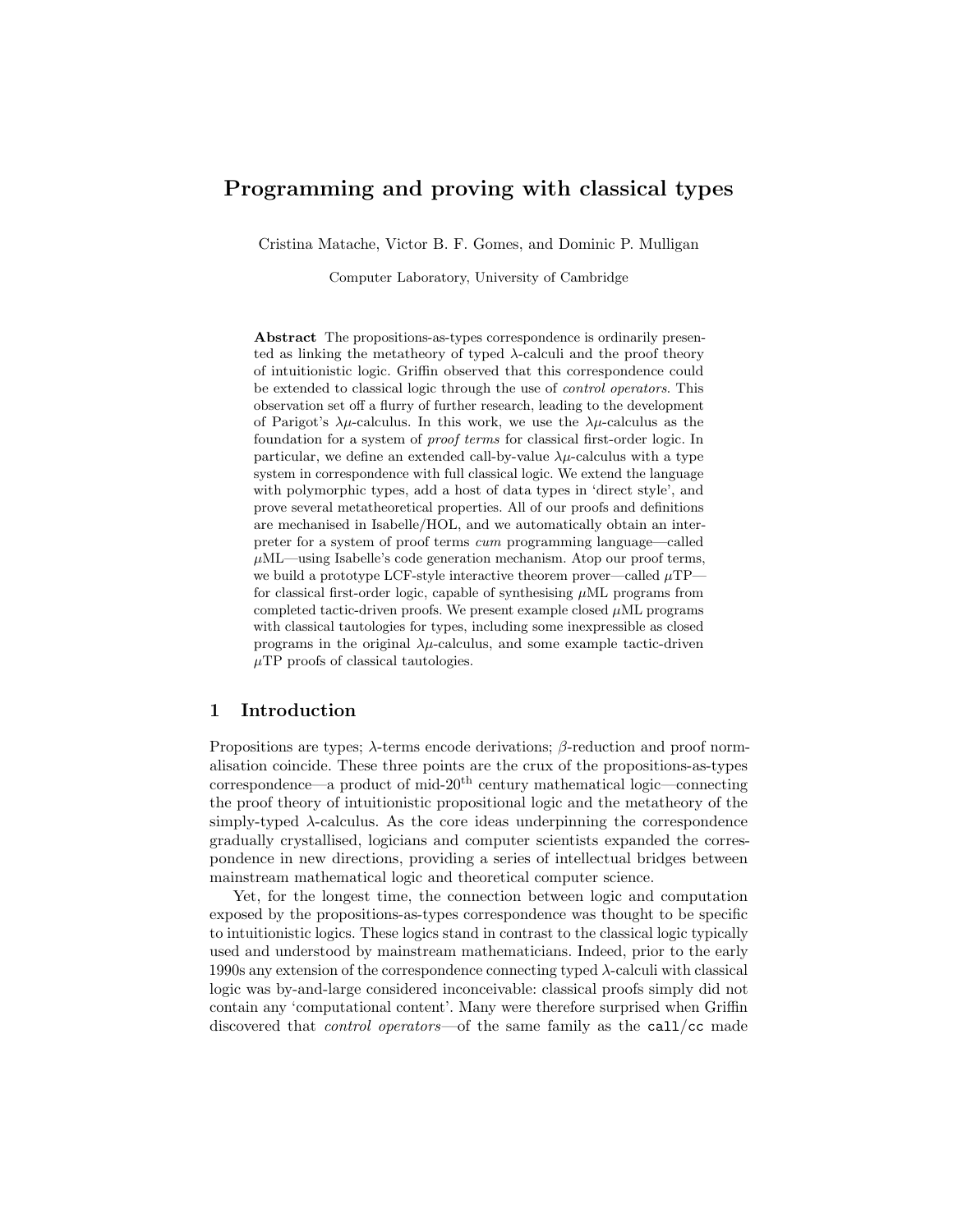infamous by the Scheme programming language—were the technology required to extend the propositions-as-types correspondence to classical logic [\[Gri90\]](#page-18-0). Classical proofs do contain 'computational content' after all.

Griffin's publication set off a flurry of further research into classical computation (see for example [\[Par92,](#page-18-1) [Par93a,](#page-18-2) [Par93b,](#page-18-3) [BB94,](#page-17-0) [dG94b,](#page-18-4) [dG94a,](#page-18-5) [RS94,](#page-18-6) [dG95,](#page-18-7) [BB95,](#page-17-1) [Par97,](#page-18-8) [BHS97,](#page-17-2) [BBS97,](#page-17-3) [dG98,](#page-18-9) [Bie98,](#page-17-4) [dG01,](#page-18-10) [AH03,](#page-17-5) [AHS04\]](#page-17-6), amongst many others). Soon, refinements of his original idea were developed, most prominently in Parigot's  $\lambda \mu$ -calculus [\[Par92\]](#page-18-1), which provided a smoother correspondence between classical logic and computation than Griffin's original presentation and now acts as a nexus for further research into classical computation. Griffin took Felleisen's  $C$  operator [\[FFKD87\]](#page-18-11) as a primitive and assigned it the classical type  $\neg\neg A \rightarrow A$ , finding it necessary to impose restrictions on the reduction relation of his calculus. Parigot observed that this latter requirement was a side effect of the single-conclusion Natural Deduction system Griffin used as the basis for his typing relation, and by using a deduction system with multiple conclusions instead, one could engineer a classically-typed calculus that enjoyed the usual confluence and preservation properties whilst imposing fewer a priori constraints on the reduction strategy. Expressions can be explicitly named with  $\mu$ -variables to form commands. This, coupled with a new binding form, allows control flow to 'jump' in a similar spirit to exceptions and their handling mechanisms in mainstream programming languages.

In this work, we we explore what a theorem-prover based on classical type theory may look like, and propose to using terms of the  $\lambda \mu$ -calculus as a serialisation, or *proof term*, mechanism for such a system. As a first step, we focus on classical (first-order) logic. In systems based on intuitionistic type-theory, e.g. Coq  $[HH14]$  and Matita  $[ART11]$ , one is able to extract a proof term from a completed proof. Aside from their use in facilitating computation within the logic, these proof terms have a number of important purposes:

- 1. Proof terms are independently verifiable pieces of evidence that the respective theorem proving system correctly certified that a goal is indeed a theorem. Proof terms can be checked by an auditing tool, implemented independently of the system kernel, which is able to certify that the proof term in hand indeed represents a valid proof. Accordingly, proof terms in theorem proving systems such as Coq and Matita form an important component of the trust story for the respective systems, with this idea of an independent checking tool sometimes referred to as the De Bruijn criterion [\[BW05\]](#page-17-8).
- 2. Proof terms may act as a bridge between independent theorem proving systems. Early versions of Matita maintained proof-term compatibility with contemporaneous versions of Coq. As a result, the Matita system was able to import theorems proved in Coq, and use and compute with them as ordinarily as if they had been proved within the Matita system itself.
- 3. Proof terms can facilitate proof transformations, and refactorings. By affecting program transformations at the level of proof terms, one automatically obtains a notion of proof transformation.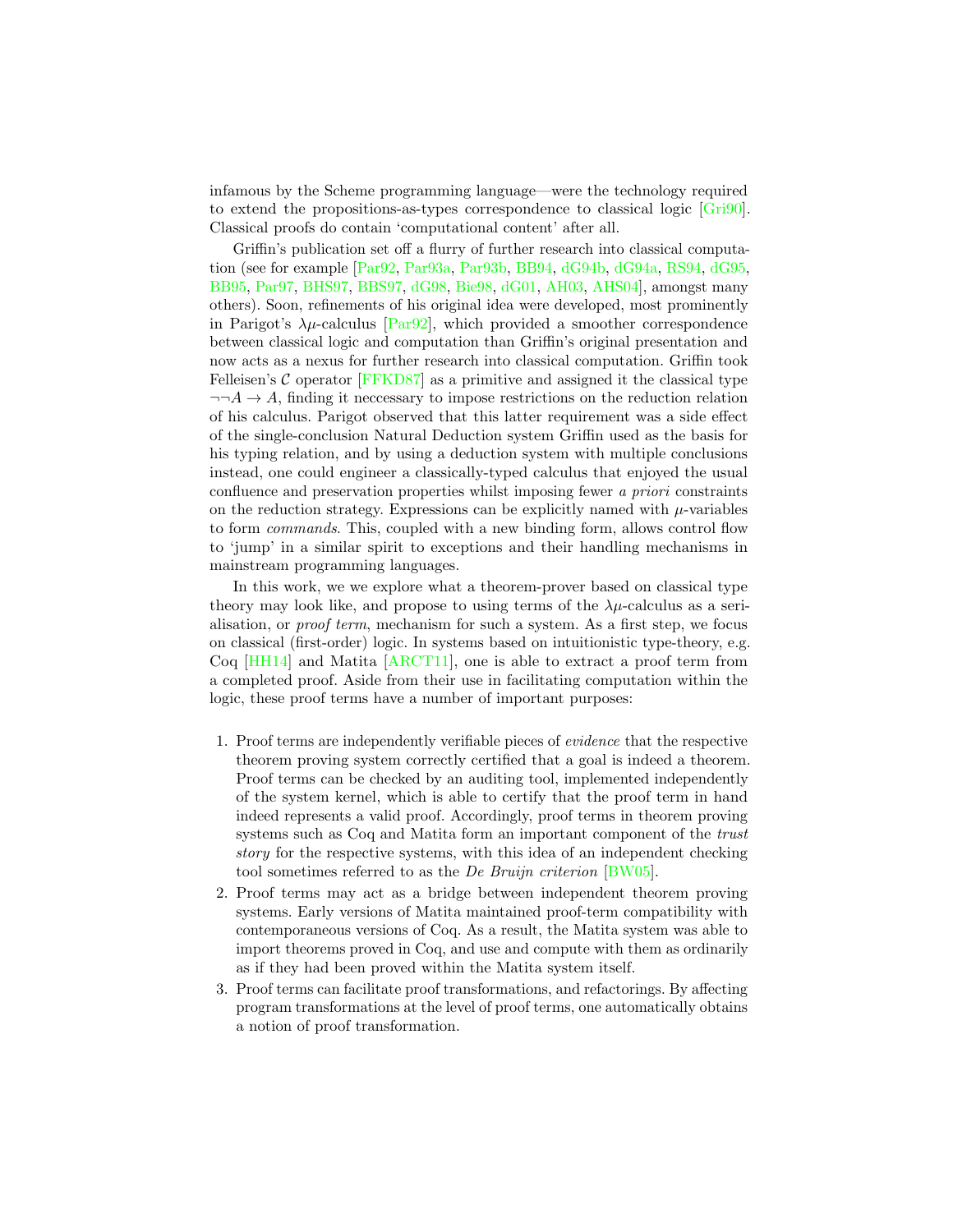4. Proof terms are used to extract the 'computational content' of proofs, which has important applications in computer science (e.g. in extracting verified software from mechanised proofs), and in mathematical logic (e.g. in explorations of the Curry-Howard correspondence, and in realisability theory [\[Kri16\]](#page-18-13)).

Given the existence of Parigot's  $\lambda \mu$ -calculus, including typed variants, we may expect to be able to use  $\lambda \mu$ -terms directly to serialise derivations. However, there are two snags: the issue of data types—which theorem proving systems must support in order to permit the verification of interesting programs—and the necessary use of open terms to encode classical tautologies in Parigot's calculus, a more subtle problem which will be explained below.

Addressing first the issue of data types, Parigot explored data type embeddings in his early papers on the  $\lambda\mu$ -calculus (see e.g. [\[Par92,](#page-18-1) Section 3.5]). In particular, in systems of typed  $\lambda$ -calculi based on intuitionistic logic, one typically observes a uniqueness (or canonicity) result when embedding data types into the language, a property inherited from intuitionistic Natural Deduction where theorems possess a unique cut-free proof. This property fails in the classical setting, as classical Natural Deduction does not possess a corresponding uniqueness property, and 'junk' numbers inhabit the usual type of Church-encoded natural numbers as a result. Instead, one can introduce 'selection functions' that pick out the unique intuitionistic inhabitant of a type from the sea of alternatives—a strategy Parigot followed. After Parigot, several others considered classical calculi extended with data. One popular approach has been to consider CPS translations of types—as in [\[Mur91,](#page-18-14) [CP11,](#page-18-15) [BU02\]](#page-17-9)—as opposed to introducing data types and their operational semantics into a calculus in 'direct style', or imposing various conditions on the arguments of primitive recursive functions added to the calculus—as in [\[RS94\]](#page-18-6). Indeed, it is not until the work of Ong and Stewart working in a call-by-value setting [\[OS97\]](#page-18-16), and later Geuvers et al. working in a call-by-name setting [\[GKM13\]](#page-18-17), that calculi with data types and an operational semantics in 'direct style' are presented. In the latter work, the  $\lambda \mu$ -calculus is augmented with an encoding of the natural numbers, along with a primitive recursor for defining recursive functions over the naturals, in the style of Gödel's System T [Göd58] to obtain the  $\lambda \mu^T$ -calculus. Doing this whilst maintaining desirable metatheoretical properties—such as preservation and normalisation—is a delicate process, and requires balancing a mostly call-by-name reduction strategy with the necessarily strict reduction needed to obtain the normal form property for natural number data.

So, rather than the  $\lambda \mu$ -calculus, we take the  $\lambda \mu$ <sup>T</sup>-calculus as our starting point for a system of proof terms—with a caveat. As Ariola and Herbelin [\[AH03\]](#page-17-5) noted, and as we alluded to previously, the closed typeable terms of the  $\lambda \mu$ calculus (and by extension, the  $\lambda \mu^T$ -calculus) correspond to a restricted variant of classical logic: 'minimal classical logic'. This logic validates some familiar classical tautologies but not others: the Double Negation Elimination law cannot be captured as a closed, typed program in either calculus, and requires a term with free  $\mu$ -variables, for example. As working with terms with free variables restricts program transformations and refactoring, this is undesirable from a programming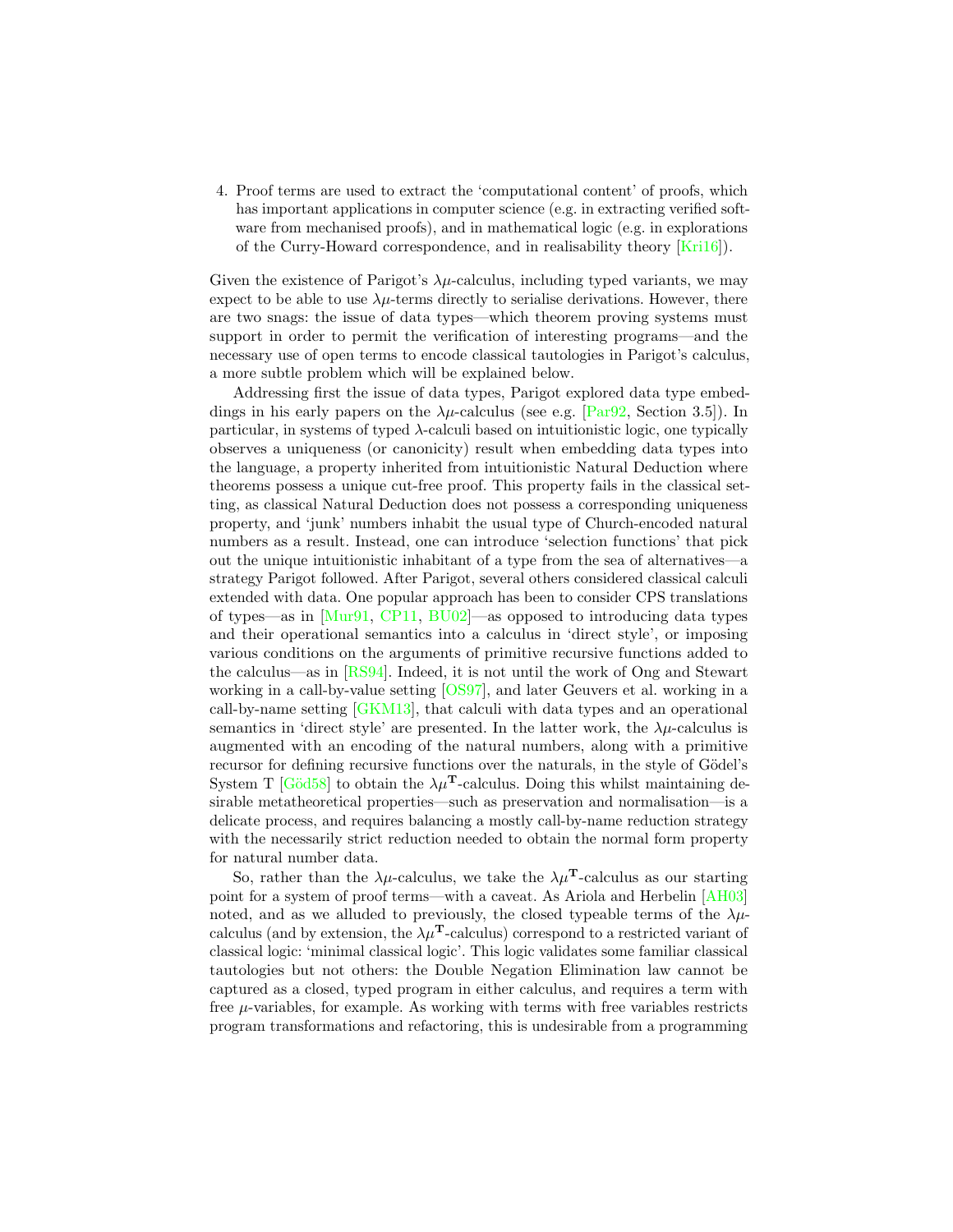and theorem-proving perspective. We therefore follow Ariola and Herbelin in presenting a calculus with a distinguished  $\mu$ -constant (called 'top') that can be substituted but not bound by a  $\mu$ -abstraction. Following our earlier exception analogy, this 'top' element corresponds to an uncatchable exception that bubbles up through a program before eventually aborting a program's execution. In this way, familiar classical tautologies and their derivations can be captured as closed programs in our language.

Our system of proof terms is therefore a combination of  $\lambda\mu^{\mathbf{T}}$  and the terms of Ariola and Herbelin's calculus. Yet, we must proceed with caution! Adding classical constructs to programming languages and calculi has a fraught history: extending Standard ML with a call/cc combinator inadvertently made the language's type system unsound, for example [\[HL91\]](#page-18-19). This problem is especially acute as we propose to build a theorem proving system around our terms, and therefore must be sure that our typing system is sound, and reduction wellbehaved. We therefore provide a mechanised proof of correctness of the soundness of our proof terms. In particular, our contributions in this work are as follows:

- 1. We provide an Isabelle/HOL [\[Gor91\]](#page-18-20) implementation of Parigot's  $\lambda \mu$ -calculus, along with mechanised proofs of important metatheoretical results. As always, the treatment of name binding is delicate, especially in a calculus with two binding forms with very different runtime behaviour. We use De Bruijn indices  $\left[\text{dB72}\right]$  to handle  $\alpha$ -equivalence for  $\lambda$ - and  $\mu$ -bound variables. This contribution is not discussed in this paper any further, since the next contribution subsumes it. All results can be found in our public repository, mentioned below, and in the Archive of Formal Proofs [\[MGM17\]](#page-18-22).
- 2. We extend the calculus above to obtain an explicitly-polymorphic call-by-value<sup>[1](#page-3-0)</sup> variant of the  $\lambda \mu$ -calculus, à la System F [\[Gir71\]](#page-18-23), mechanised in Isabelle/HOL, along with proofs of desired results. This adds yet another new variety of De Bruijn index for universally quantified type variables. This is presented in Section [2.](#page-4-0)
- 3. Extending further, we blend previous work on type systems for full classical logic and work extending Parigot's calculus with data to obtain a typed  $\lambda \mu$ -calculus with primitive datatypes and a type system corresponding to full first-order classical logic. We provide proofs of progress and type preservation for the reduction relation of this language. This is presented in Section [3.](#page-10-0)
- 4. Using our formalisation, we obtain an interpreter for a prototype call-byvalue programming language, which we call  $\mu$ ML, using Isabelle/HOL's code generation mechanism and a hand-written parser. We show a closed program whose type is an instance of the Double Negation Elimination law, which is not typeable in the  $\lambda \mu$ -calculus. The progress and preservation theorems presented in Section [3](#page-10-0) ensure that 'well-typed programs do not go wrong'

<span id="page-3-0"></span><sup>1</sup> Strictly speaking, our evaluation strategy is a call-by-weak-head-normal-form. A pure call-by-value  $\lambda \mu$ -calculus could get stuck when evaluating an application whose argument is a  $\mu$ -abstraction, which is undesirable. We retain the terminology call-byvalue since it gives a better intuition of the desired behaviour.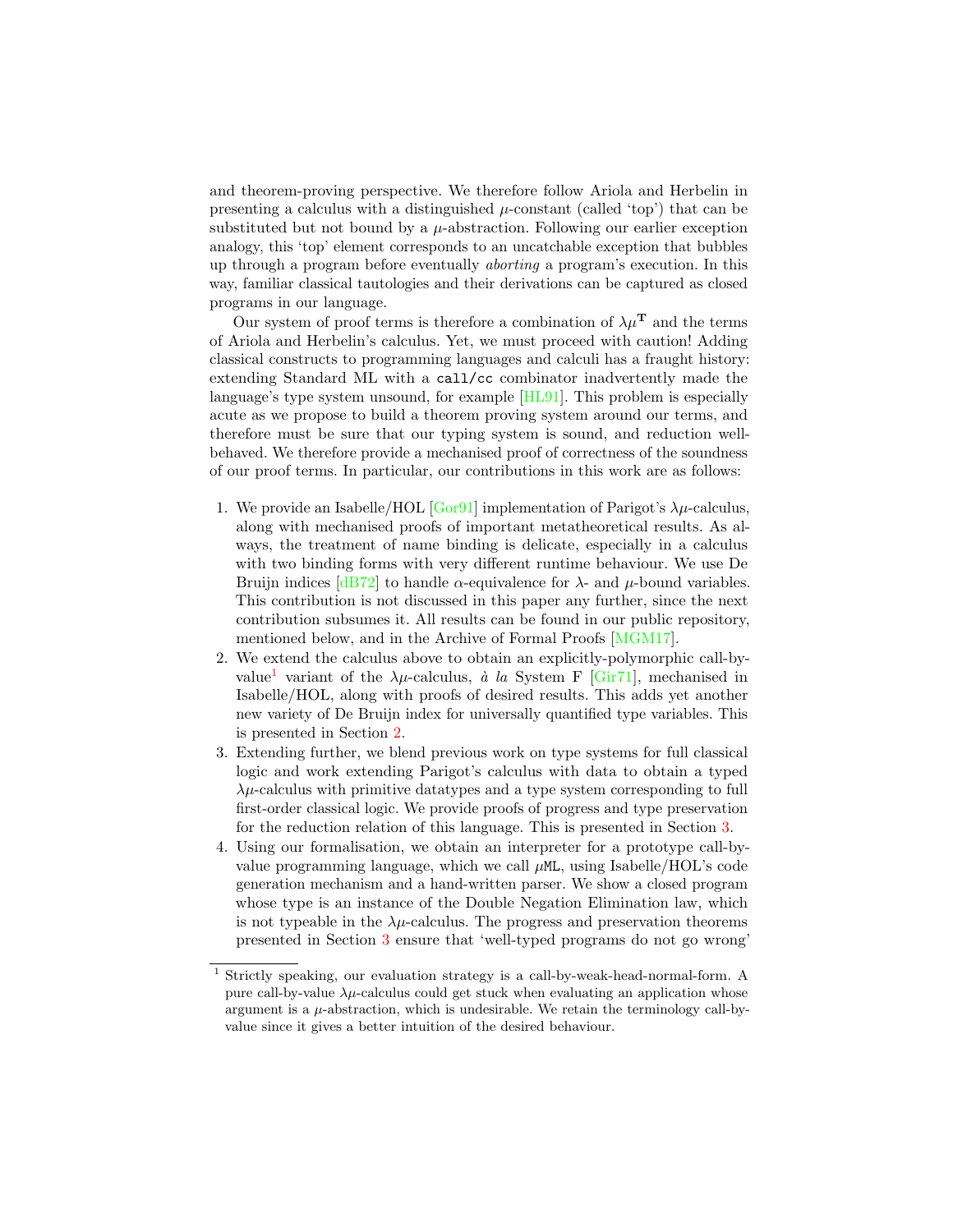at runtime, and that our proof terms are therefore well-behaved. This is presented in Section [4.](#page-13-0)

5. We have built a prototype LCF-style theorem prover called  $\mu$ TP for firstorder classical logic around our proof terms. Our theorem prover is able to synthesise  $\mu$ ML programs directly from complete tactic-driven proofs in the logic. This theorem prover, as well as example tactic-driven proofs and synthesised programs, is described in Section [5.](#page-14-0)

All of our proofs are mechanically checked and along with the source code of our LCF kernel are available from a public Bitbucket repository.[2](#page-4-1)

# <span id="page-4-0"></span>2 A polymorphic call-by-value  $\lambda \mu$ -calculus

Fix three disjoint countably infinite sets of  $\lambda$ -variables,  $\mu$ -variables and  $\Lambda$ -variables (type variables). We use x, y, z, and so on, to range over  $\lambda$ -variables;  $\alpha$ ,  $\beta$ ,  $\gamma$ , and so on, to range over  $\mu$ -variables; and a, b, c, and so on, to range over  $\Lambda$ -variables. We then mutually define *terms, commands* (or *named terms*) and *types* of the  $\lambda \mu$ -calculus with the following grammar:

$$
s, t ::= x \mid \lambda x : \tau. t \mid t s \mid \Lambda a. t \mid t \tau \mid \mu \alpha : \tau. c
$$

$$
c ::= [\alpha]t
$$

$$
\sigma, \tau ::= a \mid \forall a. \tau \mid \sigma \rightarrow \tau
$$

The variables x,  $\alpha$  and a are said to be bound in the term  $\lambda x : \tau$ . t,  $\mu \alpha : \tau$ . c and  $\Lambda a$ , t respectively. As usual, we work modulo  $\alpha$ -equivalence, and write  $f\nu(t)$ ,  $fcv(t)$  and  $ftv(t)$  for the set of free  $\lambda$ ,  $\mu$  and  $\Lambda$ -variables in a term t. These are defined recursively on the structure of t. We call a term t  $\lambda$ -closed whenever  $f(v(t) = \{\}, \mu\text{-closed whenever } f(v(t) = \{\}, \Lambda\text{-closed whenever } f(v(t) = \{\} \text{ and }$ a term t is simply *closed* whenever it is  $\lambda$ -closed,  $\mu$ -closed and  $\Lambda$ -closed.

The implementation of terms, commands, and types in Isabelle as HOL data types is straightforward—though terms and commands must be mutually recursively defined. To deal with  $\alpha$ -equivalence, we use De Bruijn's nameless representation [\[dB72\]](#page-18-21) wherein each bound variable is represented by a natural number, its index, that denotes the number of binders that must be traversed to arrive at the one that binds the given variable. Each free variable has an index that points into the top-level context, not enclosed in any abstractions. Under this scheme, if a free variable occurs under  $n$  abstractions, its index is at least  $n$ . For example, if the index of the free variable  $x$  is 3 in the top-level context, the λ-term  $\lambda y.\lambda z.((z y) x)$  is represented in De Bruijn notation as  $\lambda.\lambda.((0 1) 5)$ .

In the polymorphic  $\lambda \mu$ -calculus, there are three distinct binding forms, and therefore we have three disjoint sets of indices. Henceforth, a  $\lambda$ -abstraction is written as  $\lambda : \tau$ , t where  $\tau$  is a type annotation and the name of the bound variable is no longer specified. Similarly for  $\mu$ -abstractions. Universal types and type variable abstractions are simply written as  $\forall \tau$  and  $\Lambda t$ , respectively.

<span id="page-4-1"></span><sup>&</sup>lt;sup>2</sup> See: [https://bitbucket.org/Cristina\\_Matache/prog-classical-types](https://bitbucket.org/Cristina_Matache/prog-classical-types)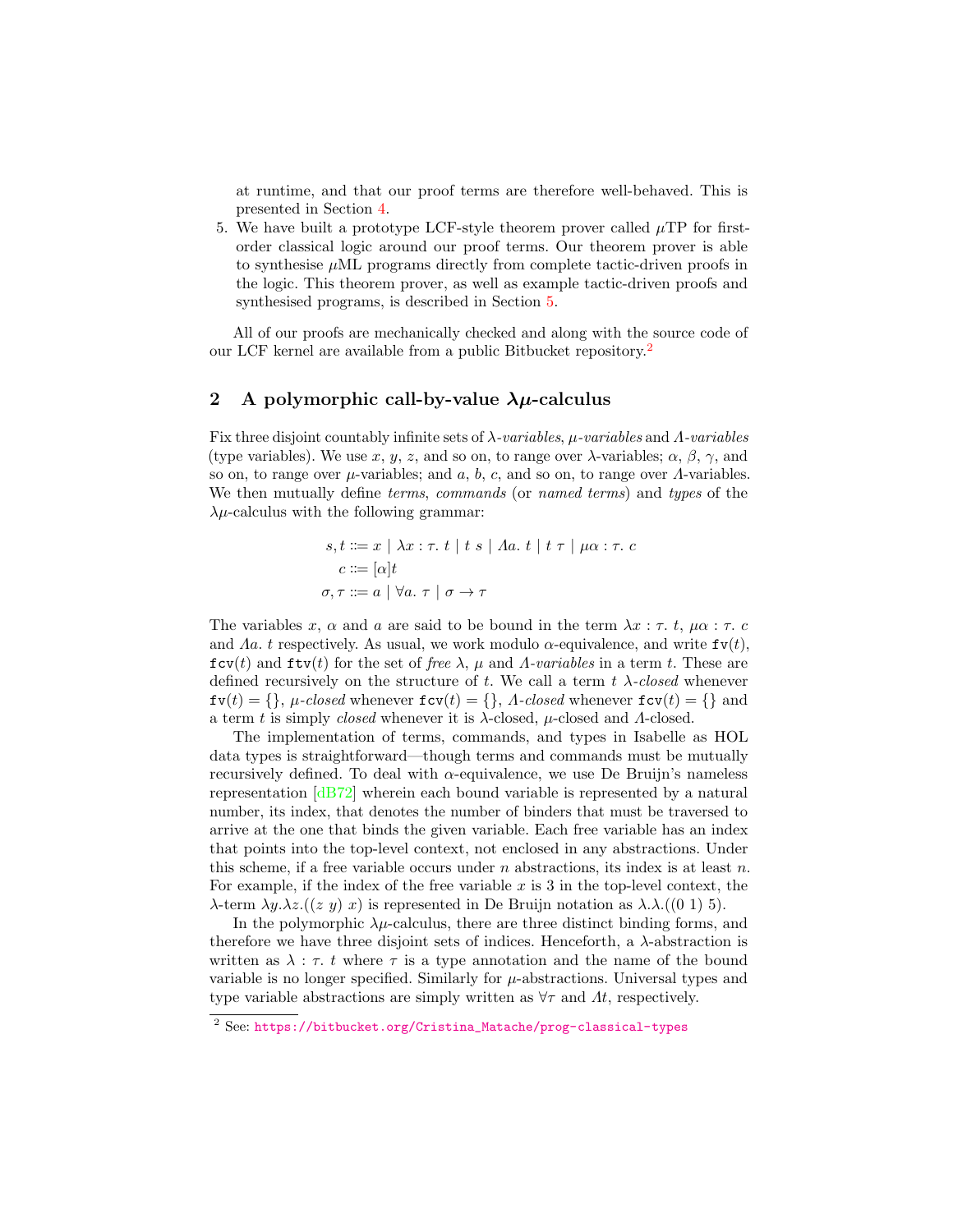$$
\frac{\Gamma(x) = \tau}{\Gamma; \Delta \vdash x : \tau} \quad \frac{\Gamma \langle 0 : \sigma \rangle; \Delta \vdash t : \tau}{\Gamma; \Delta \vdash \lambda : \sigma. \ t : \sigma \to \tau} \quad \frac{\Gamma; \Delta \vdash t : \sigma \to \tau \quad \Gamma; \Delta \vdash s : \sigma}{\Gamma; \Delta \vdash t : \tau}
$$
\n
$$
\frac{\uparrow_{\Delta}^{0}(\Gamma); \uparrow_{\Delta}^{0}(\Delta) \vdash t : \tau}{\Gamma; \Delta \vdash At : \forall \tau} \quad \frac{\Gamma; \Delta \vdash t : \forall \tau}{\Gamma; \Delta \vdash t \sigma : \tau[0 := \sigma]}
$$
\n
$$
\frac{\Gamma; \Delta \langle 0 : \tau \rangle \vdash_C c}{\Gamma; \Delta \vdash \mu : \tau. c : \tau} \quad \frac{\Gamma; \Delta \vdash t : \tau \quad \Delta(\alpha) = \tau}{\Gamma; \Delta \vdash_C [\alpha] t}
$$

<span id="page-5-0"></span>**Figure 1.** The rules for typing judgements in the polymorphic  $\lambda \mu$ -calculus.

Capture-avoiding substitution. The polymorphic  $\lambda \mu$ -calculus has four different substitution actions: a *logical substitution* used to implement ordinary  $\beta$ reduction, a *structural substitution* used to handle substitution of  $\mu$ -variables, and two substitutions for types, one into terms, and one into other types.

Write  $\uparrow^n_{\lambda}(t)$  and  $\uparrow^n_{\mu}(t)$  for the De Bruijn *lifting* (or *shifting*) functions for  $\lambda$ and  $\mu$ -variables, respectively. These increment the indices of all free  $\lambda$ -variables (respectively  $\mu$ -variables) in term t that are greater or equal to the parameter n. An analogous pair of operations, the De Bruijn *dropping* (or *down-shifting*), written  $\downarrow^n_{\lambda}(t)$  and  $\downarrow^n_{\mu}(t)$ , decrement indices that are strictly greater than n. Using the lifting functions, we define logical substitution recursively on the structure of terms, and write  $t[x := s]$  for the term t with all free occurrences of x replaced by s in a capture-avoiding manner. We draw attention to two cases:  $\lambda$  and  $\mu$ abstractions. When a substitution is pushed under a  $\lambda$ -abstraction (respectively, a  $\mu$ -abstraction), the indices of the free  $\lambda$ -variables in s are shifted by 1 so that they keep referring to the same variables as in the previous context:

$$
(\lambda : \tau. t)[x := s] = \lambda : \tau. (t[x + 1 := \uparrow^0_{\lambda} (s)])
$$
  

$$
(\mu : \tau. c)[x := s] = \mu : \tau. (c[x := \uparrow^0_{\mu} (s)])
$$

Note here that in the first clause above, the  $\lambda$ -variable x is pushed through a λ-abstraction, and must therefore be incremented, whilst in the second clause the  $\lambda$ -variable x is being pushed through a  $\mu$ -abstraction, and therefore does not need to be incremented as there is no risk of capture.

We can also define de Bruijn lifting functions for free Λ-variables in terms,  $\uparrow_A^n$  (*t*), and types,  $\uparrow_A^n$  (*τ*). Using these functions, define substitution of type  $\tau$  for all free occurrences of type variable a in term t,  $t[a := \tau]$ , or in type  $\sigma$ ,  $\sigma[a := \tau]$ . Two interesting cases in these definitions are for Λ-abstractions and ∀-types:

$$
(At)[a := \tau] = A(t[(a+1) := \uparrow_A^0 (\tau)])
$$

$$
(\forall \sigma)[a := \tau] = \forall (\sigma[(a+1) := \uparrow_A^0 (\tau)])
$$

When substituting inside these binders, the index  $a$  and the indices of the free type variables in  $\tau$  must be incremented.

Typing judgement. We implement typing environments as (total) functions from natural numbers to types, following the approach of Stefan Berghofer in his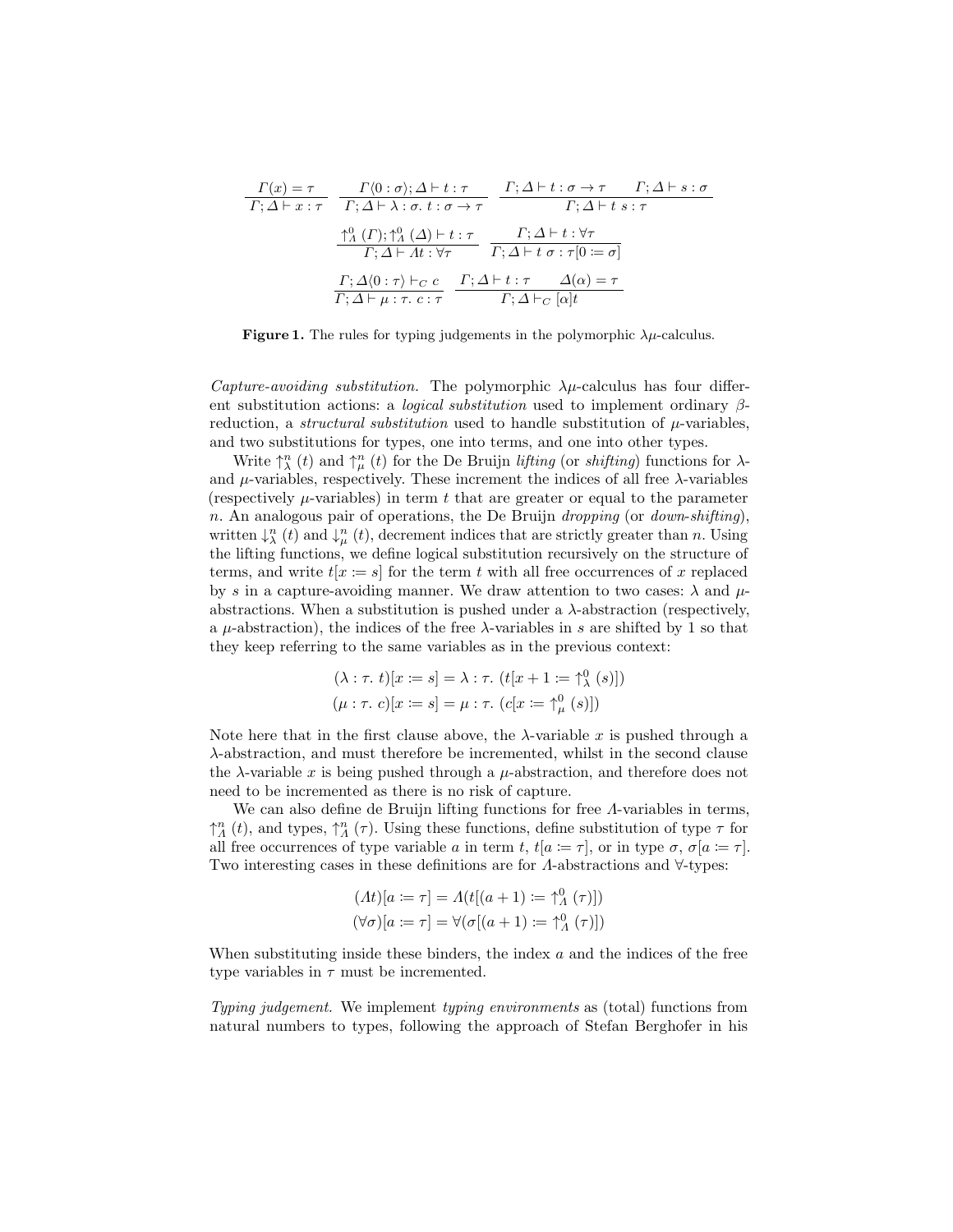formalisation of the simply typed  $\lambda$ -calculus in the Isabelle/HOL library. An empty typing environment may be represented by an arbitrary function of the correct type as it will never be queried when a typing judgement is valid. We split typing environments, dedicating one environment to  $\lambda$ -variables and another to  $\mu$ -variables, and use  $\Gamma$  and  $\Delta$  to range over the former and latter, respectively. Consequently, our typing judgement for terms is a four-part relation,  $\Gamma$ ;  $\Delta \vdash t : \sigma$ , between two typing contexts, a term, and a type.

We write ' $\Gamma$ ;  $\Delta \vdash t : \sigma'$ , or say that ' $\Gamma$ ;  $\Delta \vdash t : \sigma$  is *derivable*', to assert that a complete derivation tree rooted at  $\Gamma$ ;  $\Delta \vdash t : \sigma$  and constructed using the rules presented in Figure [1](#page-5-0) exists. If  $\Gamma$ ;  $\Delta \vdash t : \sigma$ , we say that t is typeable in  $\Gamma$  and  $\Delta$ with type  $\sigma$ . We implement the typing judgement as a pair of mutually recursive inductive predicates in Isabelle—one for terms and one for commands. We write  $\uparrow_A^n$  ( $\varGamma$ ) and  $\uparrow_A^n$  ( $\varDelta$ ) for the extension of the lifting operations to environments.

Note that care must be taken in the treatment of free variables in the implementation of our typing judgement. In particular, a free variable is represented by its top-level index, and this index must be incremented by 1 for each  $\lambda$ -binder above the variable. For example, consider the judgement  $\Gamma, \Delta \vdash \lambda : \tau$ . (3 0) :  $\tau \rightarrow \delta$ which states that under the typing environments  $\Gamma$  and  $\Delta$  the term  $\lambda : \tau$ . (3 0) has type  $\tau \to \delta$ —the free variable 3 is actually represented by 2 in  $\Gamma$ , that is,  $\Gamma$  2 =  $\tau \rightarrow \delta$ . To make sure that the typing environment is kept in a consistent state, the operation to add a new binding to the environment  $\Gamma(0: \tau)$  (respectively,  $\Delta(0 : \tau)$  is a *shifting* operation. Here, the value of  $\Gamma$  at 0 is now  $\tau$ , and all other variables that were previously in the environment are shifted up by one, and if 2 was associated with  $\tau \to \delta$ , 3 is instead associated with this type after shifting. This shifting operation is defined as:

<span id="page-6-0"></span>
$$
\Gamma \langle i : a \rangle = \lambda j. \text{ if } j < i \text{ then } \Gamma \text{ } j \text{ else if } j = i \text{ then } a \text{ else } \Gamma(j-1).
$$

and possesses the useful property  $\Gamma(n : \tau \setminus 0 : \delta) = \Gamma(0 : \delta \setminus (n + 1 : \tau)$ . This equation is used extensively in our formalisation to rearrange typing contexts.

Important properties of the typing relation may be established by straightforward inductions on derivations in Isabelle. For example:

#### Theorem 1 (Unicity of typing). A closed term has at most one type.

It is also the case that the De Brujin lifting functions preserve a term's typing:

**Lemma 1.** If  $\Gamma; \Delta \vdash t : \tau$ , then

1.  $\Gamma \langle x : \delta \rangle; \Delta \vdash \uparrow_{\lambda}^{x}(t) : \tau$ 1.  $I \setminus \mathcal{X} \cdot \mathcal{O}/\mathcal{A} \cap \mathcal{Y} \setminus \mathcal{U} \setminus \mathcal{V}$ <br>2.  $\Gamma; \Delta \langle \alpha : \delta \rangle \vdash \uparrow_{\mu}^{\alpha} (t) : \tau$ 3.  $\uparrow_A^a(\Gamma)$ ;  $\uparrow_A^a(\Delta)$   $\vdash \uparrow_A^a(t)$  :  $\uparrow_A^a(\tau)$ 

<span id="page-6-1"></span>As a corollary, we obtain a proof that logical substitution preserves a term's typing, which is established by induction on the derivation of  $\Gamma\langle x : \delta \rangle; \Delta \vdash t : \tau$ :

**Lemma 2.** If  $\Gamma\langle x : \delta \rangle; \Delta \vdash t : \tau$  and  $\Gamma; \Delta \vdash s : \delta$  then  $\Gamma; \Delta \vdash t[x := s] : \tau$ .

Similarly, type substitution preserves a term's typing:

<span id="page-6-2"></span>**Lemma 3.** If  $\uparrow_A^a(\Gamma)$ ;  $\uparrow_A^a(\Delta) \vdash t : \sigma$  then  $\Gamma$ ;  $\Delta \vdash t[a := \tau] : \sigma[a := \tau]$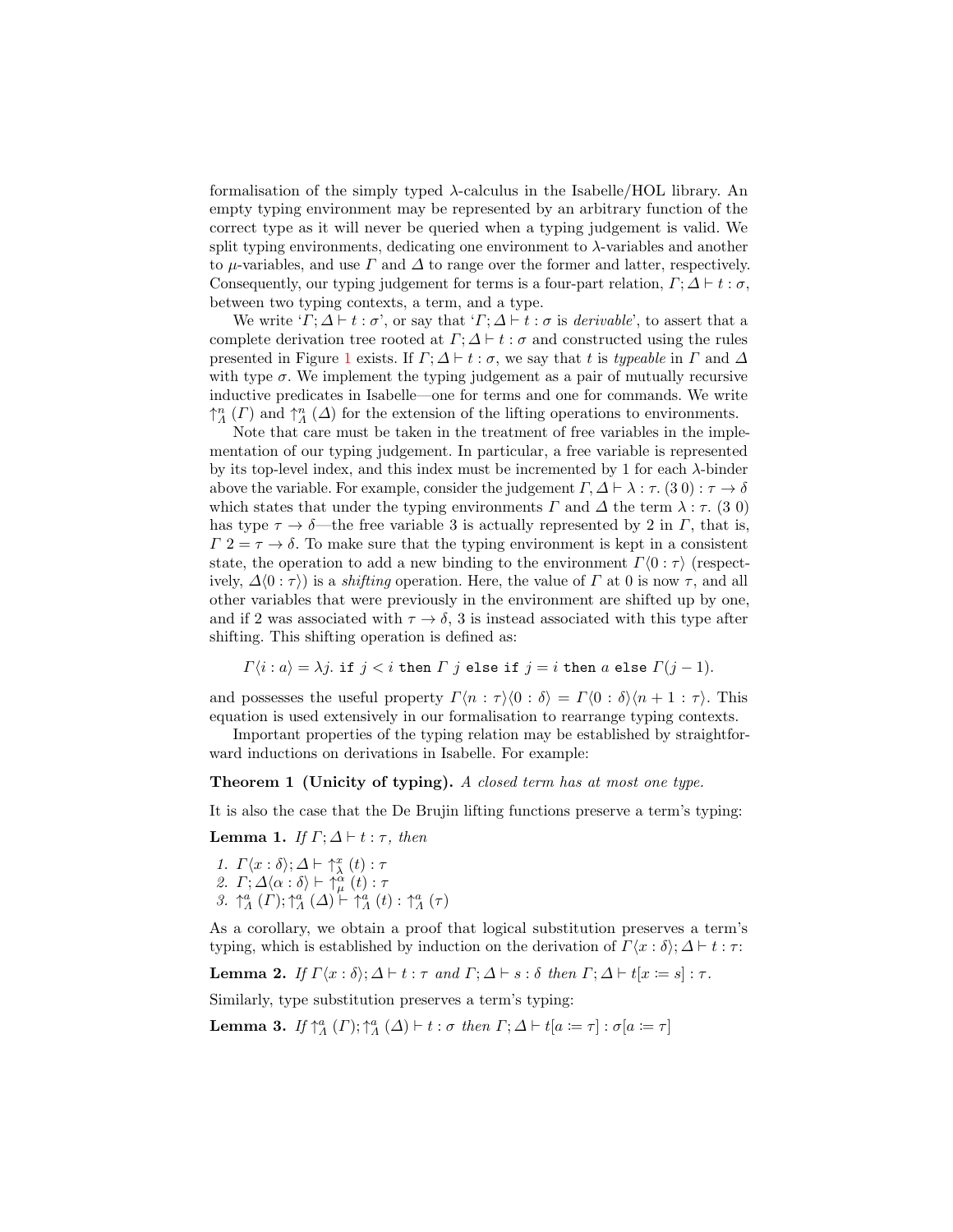Structural substitution. Defining structural substitution is more involved. We follow [\[GKM13\]](#page-18-17) in defining a generalised version of Parigot's structural substitution with the help of contexts, and develop some associated machinery before defining substitution proper. This generalised version of structural substitution is particularly useful when considering extensions of the calculus, which we will discuss later in the paper. First, we define contexts with the following grammar:

$$
E ::= \Box \mid E t \mid E \tau
$$

Intuitively, a context is either a 'hole' in a term denoted by  $\Box$ , which can be filled by an associated *instantiation*, or a context applied to a fixed term—i.e. 'holes' are either at the top-level of a term, or on the left, in application position, applied to a series of fixed arguments. Note that contexts are linear, in the sense that only one hole appears in a context.

We write  $E[t]$  for the term obtained by instantiating the hole in E with the term  $t$ . Naturally, we may wonder when instantiating the hole in a context is type-preserving. To assess this, we define a typing judgement for contexts  $\Gamma; \Delta \vdash E : \delta \Leftarrow \tau$  which indicates that the term  $E[t]$  has type  $\delta$  whenever  $\Gamma: \Delta \vdash t : \tau$ . The definition of this relation is straightforward—and again is easily implemented in Isabelle as an inductive relation—so we elide the definition here. We can characterise the behaviour of this relation with the following lemma, which shows that the relation  $\Gamma; \Delta \vdash E : \delta \Leftarrow \tau$  is correct:

**Lemma 4.**  $\Gamma; \Delta \vdash E[t] : \delta$  if and only if  $\Gamma; \Delta \vdash E : \delta \Leftarrow \tau$  and  $\Gamma; \Delta \vdash t : \tau$  for some type  $\tau$ .

The result follows by induction on the structure of  $E$  in one direction, and an induction on the derivation of  $\Gamma$ ;  $\Delta \vdash E : \delta \Leftarrow \tau$  in the other.

De Bruijn shifting operations can be lifted to contexts in the obvious way, commuting with the structure of contexts, lifting individual fixed terms and evaporating on holes. We write  $\uparrow^x_{\lambda}(E)$ ,  $\uparrow^{\alpha}_{\mu}(E)$  and  $\uparrow^a_{\Lambda}(E)$  for the extension of the shifting of a  $\lambda$ , a  $\mu$  and a A-variable, respectively, to contexts. These operations preserve a context's typing, in the following sense:

<span id="page-7-0"></span>**Lemma 5.** 1. If  $\Gamma; \Delta \vdash E : \sigma \Leftarrow \rho$  then  $\Gamma \langle x : \delta \rangle; \Delta \vdash \uparrow^x_\lambda (E) : \sigma \Leftarrow \rho$ 2. If  $\Gamma; \Delta \vdash E : \sigma \Leftarrow \rho$  then  $\Gamma; \Delta \langle \alpha : \delta \rangle \vdash \uparrow^{\alpha}_{\mu} (E) : \sigma \Leftarrow \rho$ 3. If  $\Gamma; \Delta \vdash E : \sigma \Leftarrow \rho$  then  $\uparrow_A^a(\Gamma) : \uparrow_A^a(\Delta) \vdash \uparrow_A^a(E) : \uparrow_A^a(\sigma) \Leftarrow \uparrow_A^a(\rho)$ 

The proof is by induction on the derivation of  $\Gamma$ ;  $\Delta \vdash E : \sigma \Leftarrow \rho$ , using Lemma [1.](#page-6-0)

With the extension of shifting to contexts, we may now define a generalised form of structural substitution. We write  $t[\alpha := \beta E]$  for the substitution action which recursively replaces commands of the form  $[\alpha]s$  in t by  $[\beta]E[s[\alpha] = \beta E]]$ whenever  $\alpha$  is free. Figure [2](#page-8-0) provides defining clauses for only the most complex cases. Here, the case split in the last equation is needed to ensure that typing will be preserved under structural substitution.

We now provide an informal explanation of the final clause in Figure [2,](#page-8-0) but first we note that correctly defining this generalised structural substitution was not a priori obvious, and the correct definition only became apparent later in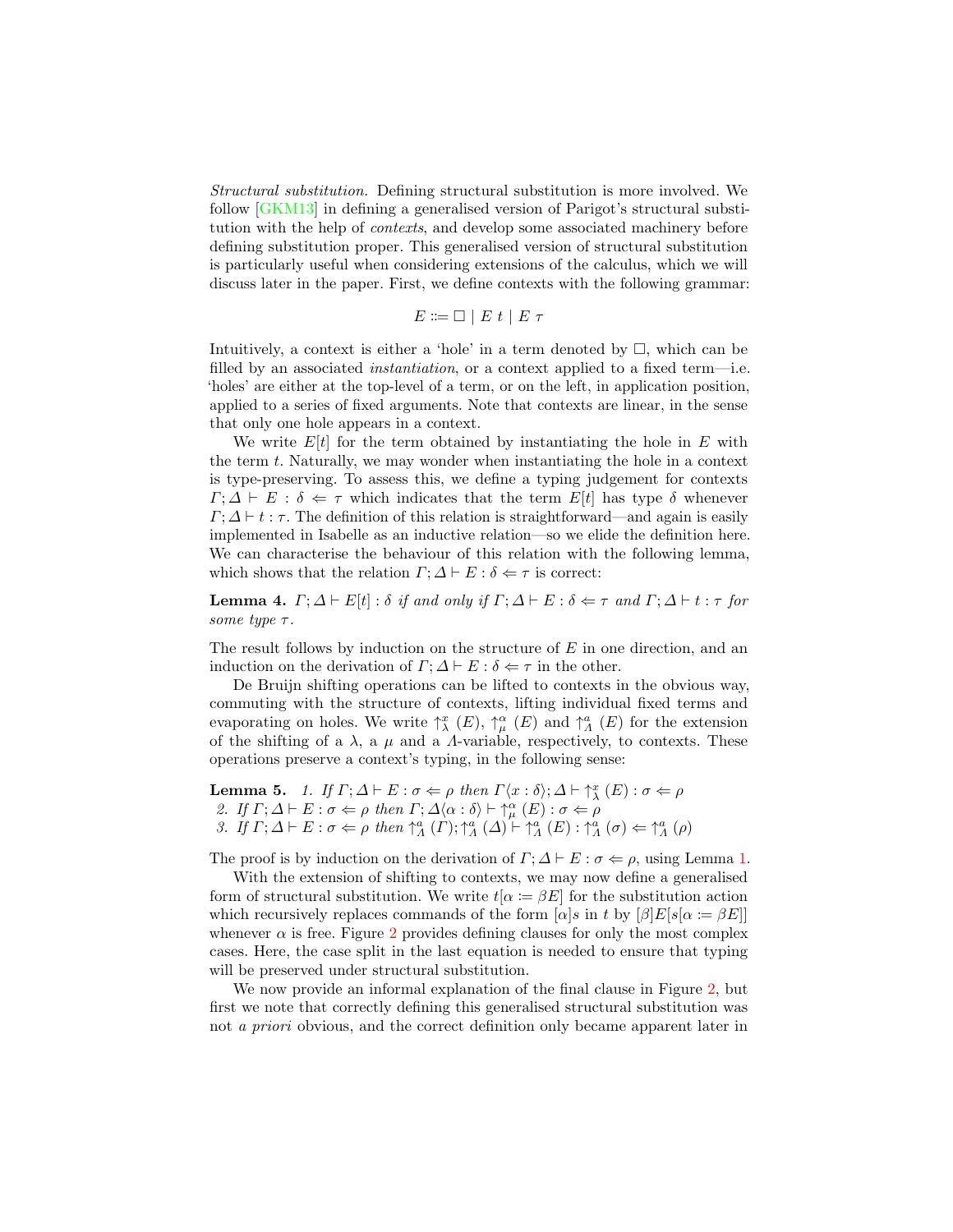$$
(\lambda : \tau. t)[\alpha := \beta E] = \lambda : \tau. (t[\alpha := \beta \uparrow^0_{\lambda} (E))])
$$

$$
(\mu : \tau. c)[\alpha := \beta E] = \mu : \tau. (c[(\alpha + 1) := (\beta + 1) \uparrow^0_{\mu} (E))])
$$

$$
(At)[\alpha := \beta E] = A(t[\alpha := \beta \uparrow^0_{\lambda} (E))])
$$

$$
[(\gamma)t[\alpha := \beta E] = \begin{cases} [\beta][E[t[\alpha := \beta E]]) & \text{if } \gamma = \alpha, \\ [\gamma - 1](t[\alpha := \beta E]) & \text{if } \alpha < \gamma \le \beta, \\ [\gamma + 1](t[\alpha := \beta E]) & \text{if } \beta \le \gamma < \alpha, \\ [\gamma](t[\alpha := \beta E]) & \text{otherwise.} \end{cases}
$$

<span id="page-8-1"></span><span id="page-8-0"></span>Figure 2. Structural substitution.

the formalisation, after experimentation with a proof of type preservation. As a result, our explanation focusses on the structural substitution applied to a typed term in context.

Consider a term t, such that  $\Gamma$ ;  $\Delta \vdash t : \tau$ , and the substitution  $t[\alpha := \beta E]$ . After applying the substitution, the free variable  $\alpha$  will be replaced in the typing environment by  $\beta$ , so first examine the case  $\alpha < \gamma \leq \beta$ . If  $\alpha$  has been added to the typing environment using the environment update operation,  $\gamma$  really represents the variable  $\gamma - 1$  shifted up by 1. However, if  $\beta$  is added instead,  $\gamma$  – 1 is not shifted up, hence the need to decrement  $\gamma$  by 1 when  $\alpha$  is replaced by  $\beta$ . The case  $\beta \leq \gamma < \alpha$  is similar, following the same logic.

Here, we observe that the generalised structural substitution defined above preserves a term's typing, as the following lemma demonstrates, which follows from an induction on the derivation of  $\Gamma$ ;  $\Delta \langle \alpha : \delta \rangle \vdash t : \tau$ , using Lemma [5:](#page-7-0)

Lemma 6. If  $\Gamma; \Delta \langle \alpha : \delta \rangle \vdash t : \tau$  and  $\Gamma; \Delta \vdash E : \sigma \Leftarrow \delta$  then  $\Gamma; \Delta \langle \beta : \sigma \rangle \vdash$  $t[\alpha \coloneqq \beta \ \uparrow^{\beta}_{\mu} (E)]: \tau.$ 

The reduction relation. The values in the  $\lambda \mu$ -calculus are  $\lambda$ -abstractions and type abstractions, i.e.  $v ::= \lambda : \tau. t \mid \Lambda t$ . In Section [3,](#page-10-0) we will add data to our language, and hence add more values. We use  $v, v'$ , and so on, to range over values. We say that a term  $t$  is in *weak-head-normal form* when one of the following conditions are met: either t is a value, or there exists  $\alpha$  and v such that  $t = \mu : \tau$ .  $[\alpha]v$  with  $\alpha \in \texttt{fcv}(v)$  whenever  $\alpha = 0$ .

Use  $n, n'$ , and so on, to range over weak-head-normal forms. Define a call-by-value reduction relation between terms using the following six core rules:

$$
(\lambda : \tau. t) n \longrightarrow t[0 := n]
$$
  
\n
$$
(\mu : \tau_1 \longrightarrow \tau_2. n) n' \longrightarrow \mu : \tau_2. (n[0 := 0(\square \uparrow^0_{\mu} (n'))))
$$
  
\n
$$
(\mu : \tau. [0]v) \longrightarrow \downarrow^0_{\mu} (v) \text{ provided that } 0 \notin \text{fcv}(v)
$$
  
\n
$$
[\alpha](\mu : \tau. n) \longrightarrow \downarrow^{\alpha}_{\mu} (n[0 := \alpha \square])
$$
  
\n
$$
(\Lambda n)\tau \longrightarrow n[0 := \tau]
$$
  
\n
$$
(\mu : \forall \sigma. n)\tau \longrightarrow \mu : (\sigma[0 := \tau]). (n[0 := 0(\square \tau)])
$$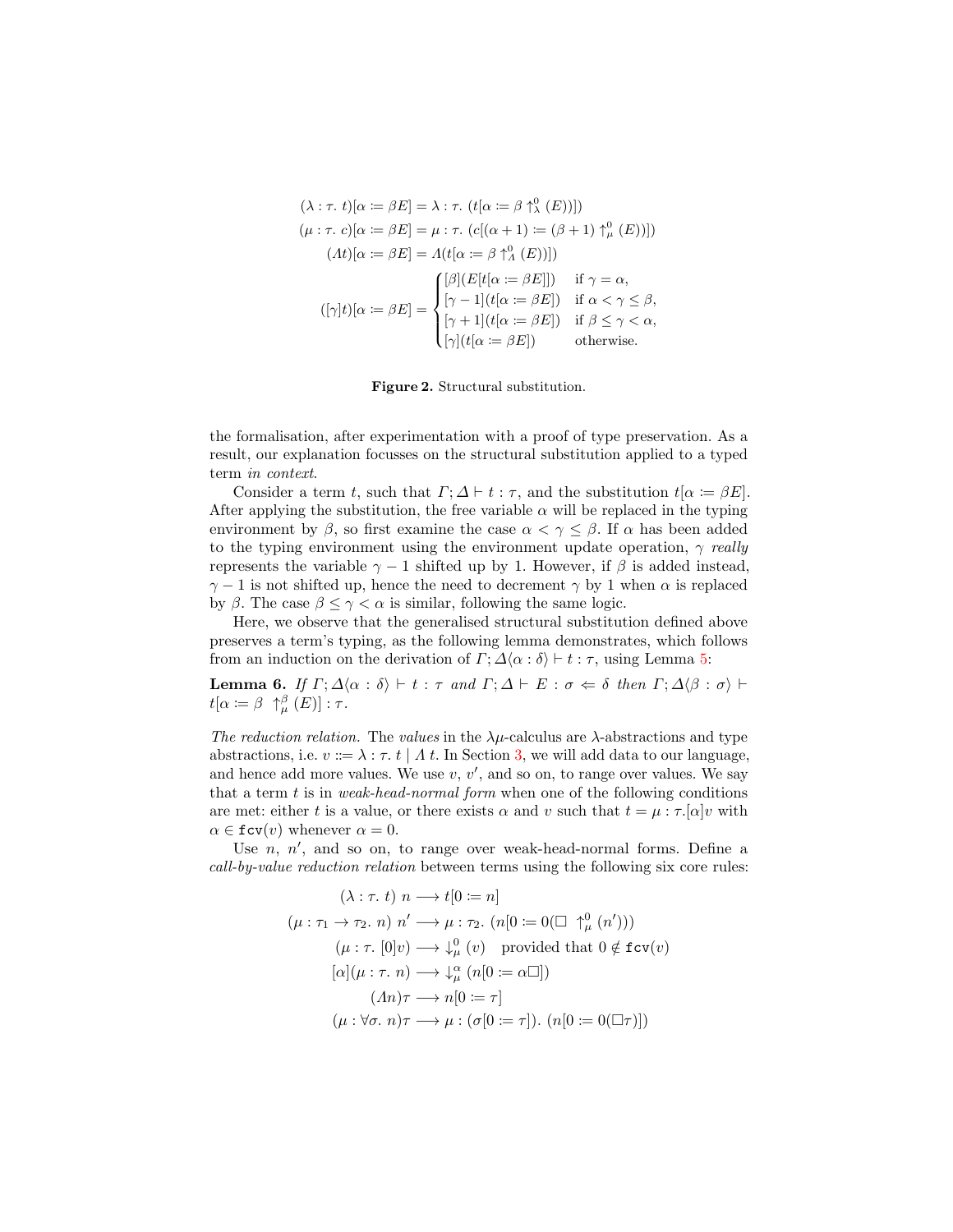We combine these rules with 5 congruence rules to implement a fully deterministic call-by-value reduction strategy. In Section [3](#page-10-0) we will add pairs and primitive recursion combinators to the language, and will maintain the same left-to-right call-by-value strategy.

Intuitively, weak-head-normal forms are the subset of terms that cannot be reduced further by our reduction relation defined above, and would ordinarily be considered 'values' in any other context. Indeed, we have the property that, for any term t, if there exists an s such that  $t \rightarrow s$  then t is not in normal form. Instead, we reserve the term 'value' for a subset of the normal forms which correspond more closely to what one would ordinarily think of as values, i.e. data elements. In particular, once we add data to our language, values will be gradually expanded to include e.g. the boolean and natural number constants, whilst the definition of weak-head-normal forms will remain static. Note that the structure of normal forms is constrained: they may be values, or they may be a value preceded by a single  $\mu$ -abstraction and name-part that are irreducible (i.e. they are 'almost' values).

Write  $t \longrightarrow u$  to assert that t reduces in one step to u, according to the rules above. We write  $\longrightarrow^*$  for the *reflexive-transitive closure* of the reduction relation  $\longrightarrow$ , and write  $t \longrightarrow^* u$  to assert that t reduces to u.

The first rule—the *logical reduction* rule—is the familiar  $\beta$ -reduction rule of the  $\lambda$ -calculus, and needs no further comment. The second rule—the *structural* reduction rule—pushes a normal form  $n'$  under a  $\mu$ -abstraction. In order to avoid the capture of free  $\mu$ -variables in n, indices must be appropriately incremented. In the third rule—a form of *extensionality* for  $\mu$ -abstractions, akin to *n*-contraction in the  $\lambda$ -calculus—a useless  $\mu$ -abstraction is garbage collected, and the free  $\mu$ variables in the value  $v$  are adjusted accordingly when  $v$  is no longer under the  $\mu$ -abstraction. Note that we use a value here, as the term  $[0]v$  is a normal form. In the fourth rule—the *renaming* rule—the  $\mu$ -variables greater than  $\alpha$  in n also need to be decremented as the  $\mu$ -abstration is stripped from the term. The fifth rule is the  $\beta$ -reduction rule for types. The final rule is analogous to the second.

We conclude this section with two important metatheoretical results: type preservation and progress, which together imply that well-typed  $\lambda \mu$ -terms, interpreted as programs, do not 'go wrong' at runtime. In particular, reduction does not change the type of terms, and well-typed closed terms may either reduce further, or are a normal form. Having proved that logical, structural, and type substitution all preserve typing (in Lemmas [2,](#page-6-1) [3,](#page-6-2) and [6](#page-8-1) respectively) we establish that reduction in the  $\lambda\mu$ -calculus has the type preservation property:

#### **Theorem 2 (Preservation).** If  $\Gamma$ ;  $\Delta \vdash t : \tau$  and  $t \longrightarrow s$  then  $\Gamma$ ;  $\Delta \vdash s : \tau$ .

The result follows by induction on the derivation of  $\Gamma$ ;  $\Delta \vdash t : \tau$ . Finally, we establish the progress property for the reduction relation. Note here that progress holds for λ-closed terms, and there need not be any restriction on the set of free  $\mu$ -variables in the term being reduced:

**Theorem 3 (Progress).** For  $\lambda$ -closed t if  $\Gamma$ ;  $\Delta \vdash t : \tau$  then either t is a normal form or there exists a  $\lambda$ -closed s such that  $t \rightarrow s$ .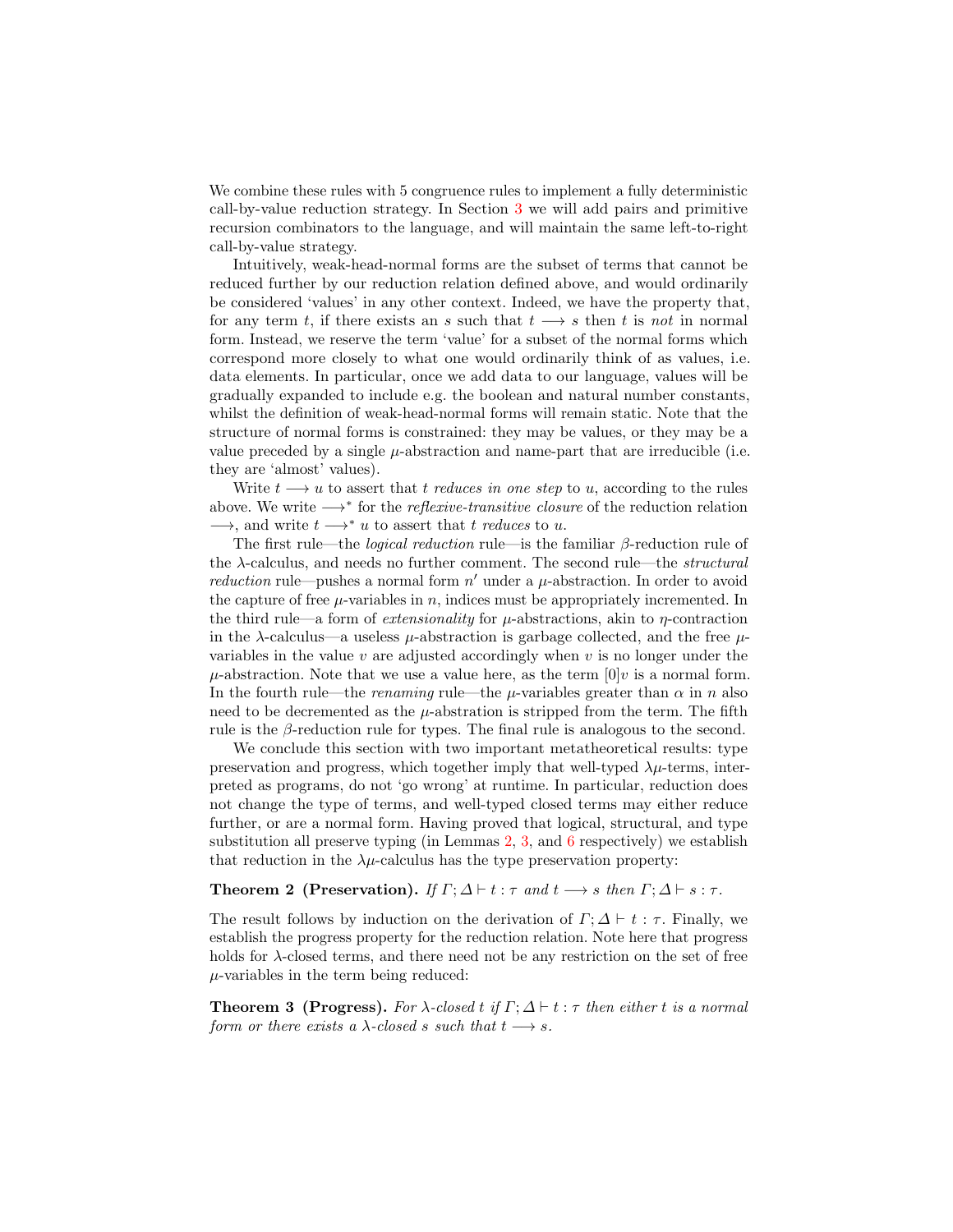# <span id="page-10-0"></span>3 Some extensions

As mentioned in the introduction, Parigot's  $\lambda \mu$ -calculus has a number of limitations when considered as a prototype 'classical' programming language.

First, 'real' programming languages contain base data types and type constructors, and the addition of data types to the  $\lambda \mu$ -calculus has historically been a challenge. Second, closed typed terms do not correspond to 'full' classical logic [\[AH03\]](#page-17-5), as typed closed terms inhabit the type of Peirce's Law, but not the law of Double Negation Elimination. Parigot overcame this issue by allowing non-closed terms under  $\mu$ -variables. For instance, a derivation of the Double Negation Elimination law is encoded as the term  $\lambda y.\mu\alpha.[\phi](y (\lambda x.\mu\delta.[\alpha]x))$  in the  $\lambda \mu$ -calculus, and we note here that the  $\mu$ -variable  $\phi$  is free, not appearing bound by any  $\mu$ -abstraction. From a programming perspective, this is undesirable: two morally equivalent terms inhabiting a type will not necessarily be  $\alpha$ -equivalent, and substituting a typed term into an arbitrary context may result in  $\mu$ -variable capture, restricting or complicating the class of refactorings, optimisations, and other code transformations that one may safely apply to a program.

In this section, we consider a number of extensions to the  $\lambda \mu$ -calculus mech-anisation presented in Section [2.](#page-4-0) In the first instance, we extend the  $\lambda \mu$ -calculus to make its type system isomorphic to 'full' classical logic, using a technique developed by Ariola and Herbelin. Then, we follow Geuvers et al. in adding a type of natural numbers in 'direct style' to the expanded calculus. Finally, expanding on this addition, we further add booleans, products, and tagged union types to the calculus, to obtain a language more closely aligned with mainstream functional programming languages.

Full classical types. In order to extend the correspondence between the types of closed  $\lambda \mu$ -calculus to 'full' classical logic, Ariola and Herbelin [\[AH03\]](#page-17-5) extended the calculus with a falsity type,  $\perp$ , and a distinguished  $\mu$ -constant,  $\top$ , which behaved as any other  $\mu$ -variable when interacting with structural substitution but could not be bound in a  $\mu$ -abstraction. A new typing rule for the type  $\perp$ was added to the calculus, to obtain the  $\lambda\mu_{\text{top}}$ -calculus, which was shown to be isomorphic to classical natural deduction.

Another approach—followed previously by Ong and Stewart [\[OS97\]](#page-18-16), Bier-man [\[Bie98\]](#page-17-4), and Py [\[Py98\]](#page-18-24), who all noted the peculiarity of open  $\lambda\mu$ -terms inhabiting tautologies—was to collapse the syntactic category of commands into that of terms, so that any term could be bound by a  $\mu$ -abstraction. In this work, we follow Ariola and Herbelin's method, since it appears to be more 'modular': we have an existing mechanisation of the  $\lambda\mu$ -calculus which can easily be extended with new typing rules and constants. The collapsing method, on the other hand, appears to be more disruptive, requiring large changes to the typing system and grammar of our calculus. Accordingly, we extend  $\lambda \mu$  with a top  $\mu$ -variable and a new type ⊥. The grammar for commands and types now reads:

$$
c ::= \dots | [\top]t \quad \tau ::= \dots | \bot
$$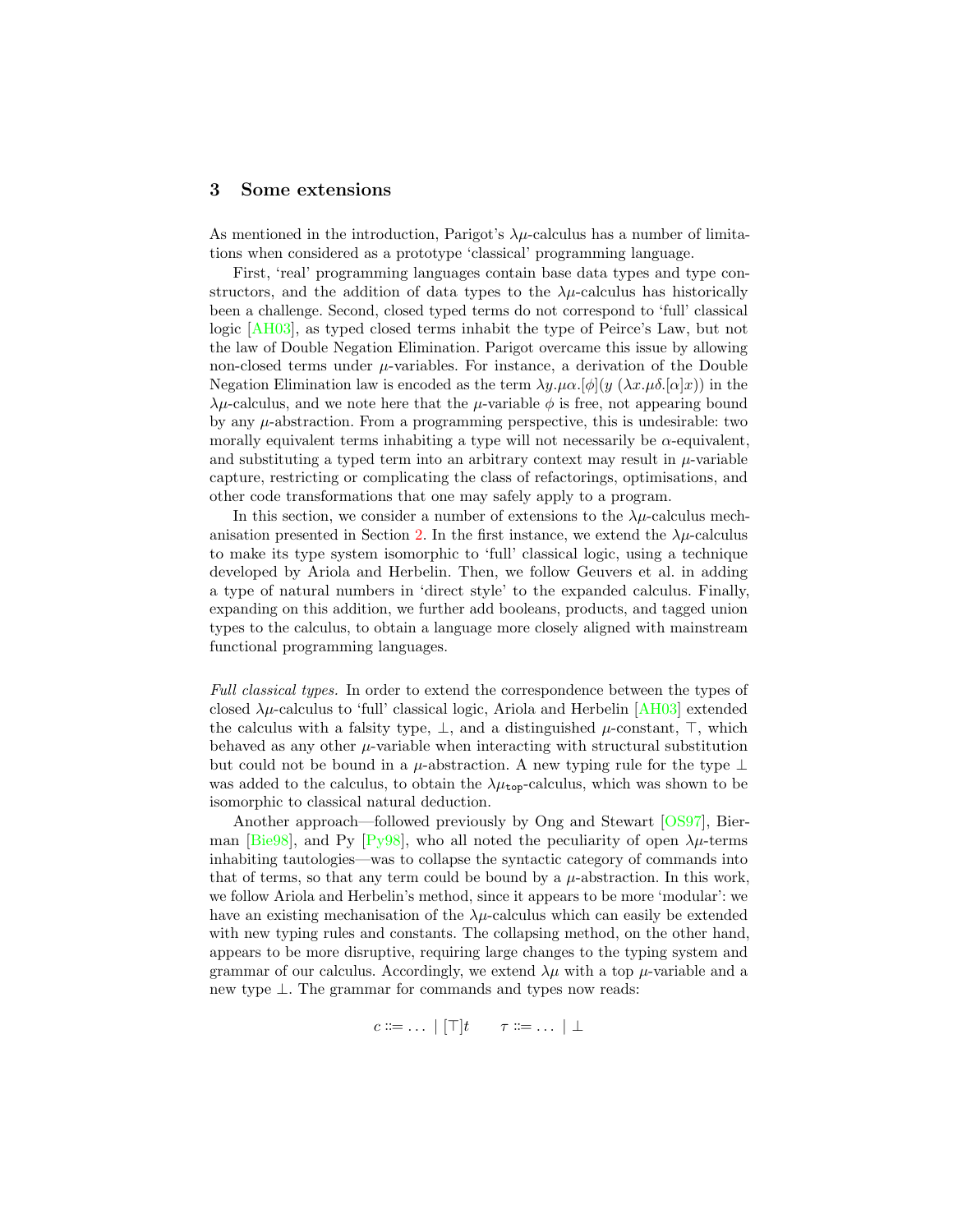$$
\frac{\Gamma; \Delta \vdash t : \mathbb{N}}{\Gamma; \Delta \vdash r : \rho \qquad \Gamma; \Delta \vdash s : \mathbb{N}}
$$
\n
$$
\frac{\Gamma; \Delta \vdash r : \rho \qquad \Gamma; \Delta \vdash s : \mathbb{N} \to \rho \to \rho \qquad \Gamma; \Delta \vdash t : \mathbb{N}}{\Gamma; \Delta \vdash \text{nrec} : \rho \ r \ s \ t : \rho}
$$
\n
$$
\mathbf{S}(\mu : \delta, n) \longrightarrow \mu : \delta. \ n[0 := 0 \ (\mathbf{S} \Box)]
$$
\n
$$
\text{nrec} : \tau \ n \ n' \ (S \ m) \longrightarrow n'
$$
\n
$$
\text{nrec} : \tau \ n \ n' \ (S \ m) \longrightarrow n' \ n \ (\text{nrec} : \tau \ n \ n' \ m)
$$
\n
$$
\text{nrec} : \tau \ n \ n' \ (\mu : \delta. \ n'') \longrightarrow \mu : \tau. \ n''[0 := 0 \ (\text{nrec} : \tau \ \uparrow^0_{\mu} (n) \ \uparrow^0_{\mu} (n') \ \Box)]
$$

<span id="page-11-0"></span>Figure 3. Typing rules and reduction cases added for natural number data.

Additionally, we extend our definition of normal form to include  $\mu : \tau$ .  $[\top]v$ , whenever  $v$  is a value. We use Isabelle's option type to extend the domain and range of the structural substitution function to support the  $\top$  constant. For example, the renaming rule for  $\top$  is  $[\top](\mu : \tau : c) \longrightarrow \int_{\mu}^{0} (c[\text{Some } 0 := \text{None } \Box]),$ where None denotes the  $\top$  constant in the structural substitution.

In a well-typed term, the command  $|\top|t$  is well-typed whenever t is of type  $\perp$ . We therefore extend our typing system with the following additional rule:

$$
\frac{\Gamma;\varDelta\vdash t:\bot}{\Gamma;\varDelta\vdash_C[\top]t}
$$

Note that  $\top$  need not be added to the  $\mu$ -context  $\Delta$  in the rule's premiss.

We may now write  $\mu$ -closed terms that are not typeable in the  $\lambda \mu$ -calculus. For example, a proof of the Double Negation Elimination law is encoded as the term  $\lambda \mu$ .[T](0 ( $\lambda \mu$ .[1]0)) (with type annotations omitted).

Adding the natural numbers. We follow *GKM13* and extend our calculus with the natural numbers in 'direct style'. The grammar of terms, types, values and contexts is extended with the following new syntactic categories:

$$
r, s, t ::= ... \mid 0 \mid S \mid \text{nrec}: \tau \ r \ s \ t
$$

$$
\tau ::= ... \mid N
$$

$$
v ::= ... \mid 0 \mid S \ v
$$

$$
E ::= ... \mid S \mid \text{nrec}: \tau \ r \ s \ E
$$

Modulo changes to the definition of values, the definition of normal forms does not change. Here, the terms 0 and S denote zero and the successor functions, respectively, used to embed the unary natural numbers into the calculus,  $\dot{a}$  la Gödel's System T. The term nrec :  $\tau$  r s t is a primitive recursion combinator, and reduces to r if t is zero, and to s t (nrec:  $\tau$  r s n) if t is S n.

The typing rules and reduction relation are extended to handle these new cases, and the extensions are presented in Figure [3.](#page-11-0) Here, we write  $\underline{m}$  for m-fold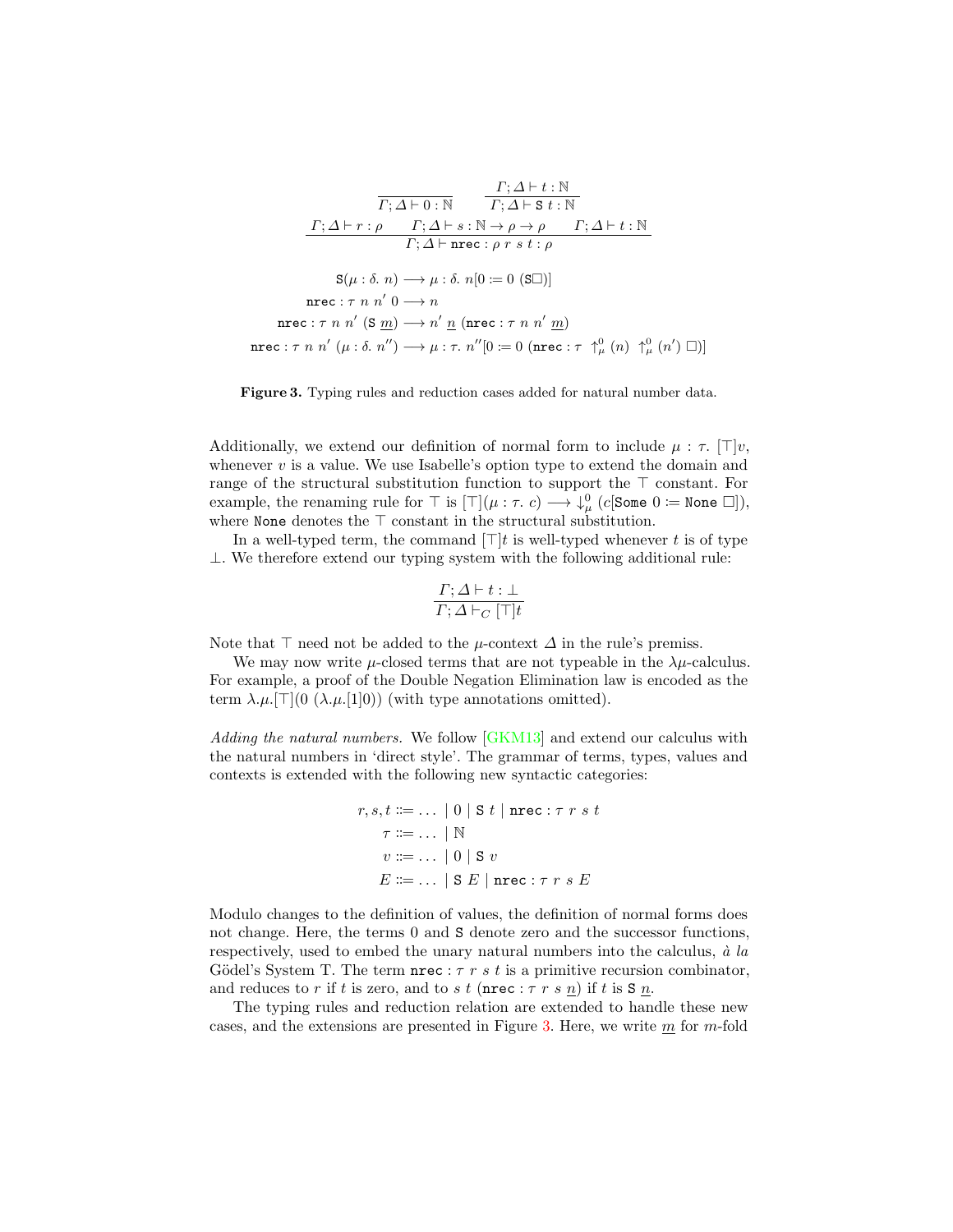applications of S to 0, and note that in the last reduction rule for nrec, the index of  $\mu$ -variables are incremented by 1 to avoid capture of free variables. Evaluation proceeds in a left-to-right direction when evaluating the nrec combinator, in line with our previously established convention.

Adding booleans, products, and tagged unions. We extend further, adding booleans, products and tagged unions. The grammar of terms, types and values are extended as follows, with contexts also extended in a similar fashion:

```
t, r, s ::= \dots | true | false | if : τ t then r else s | \langle t, s \rangle : \tau | \pi_1 t | \pi_2 t |inl : \tau t | inr : \tau t | case : \tau t of inl x \Rightarrow s | inr y \Rightarrow r\sigma, \tau ::= \dots \mid Bool \mid \sigma \times \tau \mid \sigma + \tauv, w ::= \dots | true | false | \langle v, w \rangle : \tau | inl : \tau v | inr : \tau v
```
Modulo changes to the grammar of values, normal forms remain unchanged. Here,  $\langle t, s \rangle : \tau$  denotes a pairing construction, and  $\pi_1 t$  and  $\pi_2 t$  the first and second projection functions of a pair, respectively. Note that type annotations are used liberally, for example in the if construct the whole expression has type  $\tau$ . This is somewhat unusual as such a simple type system would never ordinarily require such heavy type annotation. However, the reduction behaviour of the calculus makes the annotations necessary, as they provide the type for the continuation variable when reducing a  $\mu$ -abstraction, for example, in the rule:

 $\texttt{if} : \tau \left( \mu : \sigma.n \right) \texttt{then} \ s \ \texttt{else} \ r \longrightarrow \mu : \tau.(n[0 \coloneqq 0 \ (\texttt{if} : \tau \ \Box \ \texttt{then} \uparrow^0_\mu \ (s) \ \texttt{else} \ \uparrow^0_\mu \ (r))]$ 

It is straightforward to extend the De Bruijn shifting and substitution functions to cope with the new datatypes and type constructors. We note that when handling case :  $\rho$  (inl :  $\sigma + \tau t$ ) of inl  $x \Rightarrow s$  | inr  $y \Rightarrow r$ , the indices of free  $\lambda$ -variables in s and r need to be incremented, since we implicitly represent the bound variables  $x$  and  $y$  by the De Brujin index 0 inside  $s$  and  $r$ , respectively.

We include the additional typing and reduction rules for booleans, products and tagged unions. For every type constructor, we have introduction and elimination rules, along with a congruence rule for  $\mu$ -abstractions. In this extended system, it is straightforward to prove type preservation and progress, with both results following by straightforward inductions.

**Theorem 4 (Preservation).** If  $\Gamma: \Delta \vdash t : \tau$  and  $t \longrightarrow s$  then  $\Gamma: \Delta \vdash s : \tau$ .

**Theorem 5 (Progress).** For  $\lambda$ -closed t if  $\Gamma$ ;  $\Delta \vdash t : \tau$  then either t is a normal form or there exists a  $\lambda$ -closed s such that  $t \rightarrow s$ .

Further, we can characterise the syntactic form of closed values, based on their type, producing a form of inversion result:

<span id="page-12-0"></span>**Lemma 7.** If t is a  $\lambda$ -closed value and  $\Gamma$ ;  $\Delta \vdash t : \sigma$  then:

1. If  $\sigma = \mathbb{N}$  then either  $t = 0$  or there exists a value <u>n</u> such that  $t = S$  n,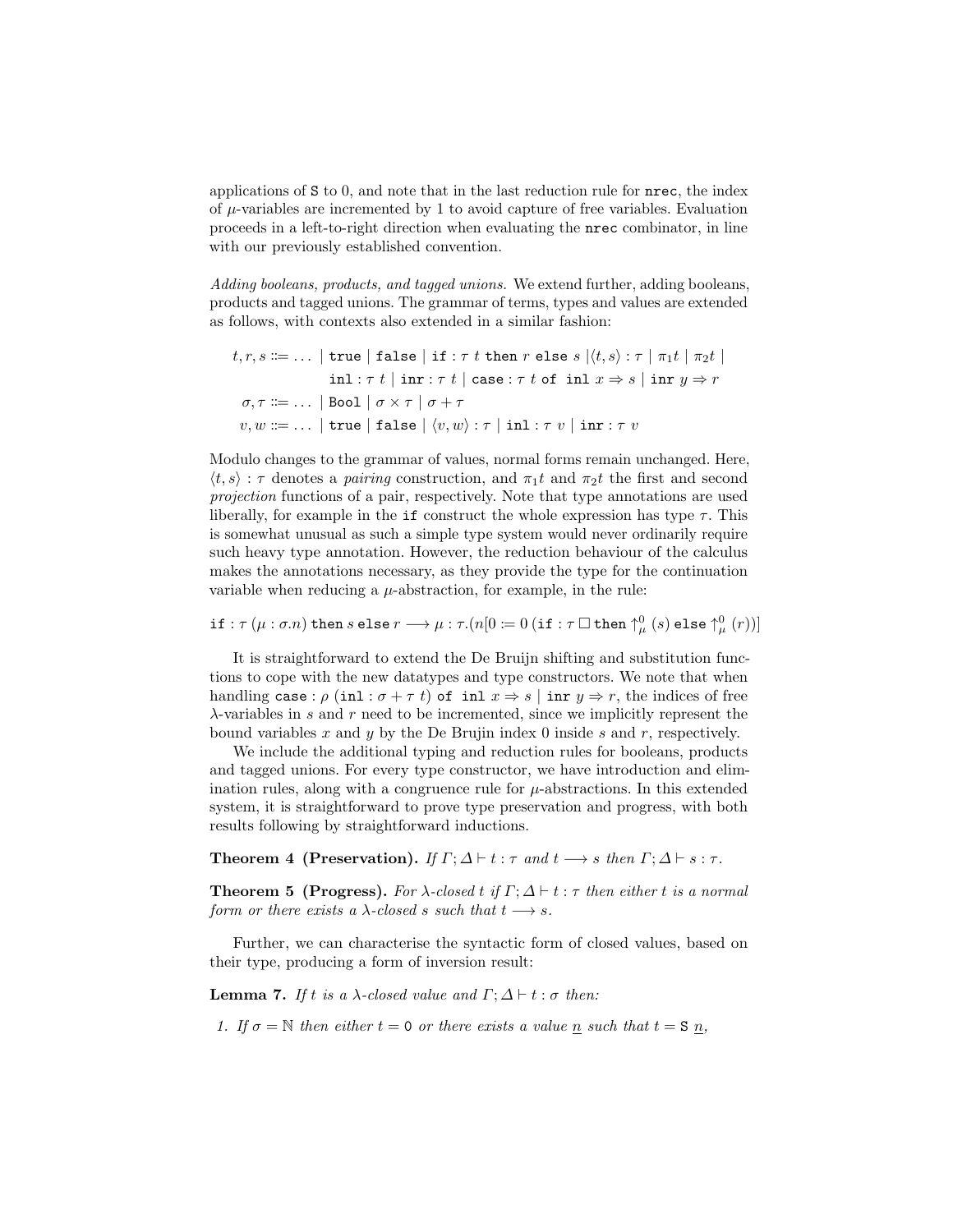- 2. If  $\sigma$  = Bool then either  $t =$  true or  $t =$  false,
- 3. If  $\sigma = \tau_1 + \tau_2$  then either  $t = \text{inl} : \tau_1$  s or  $t = \text{inr} : \tau_2$  u for values s and u,
- 4. If  $\sigma = \tau_1 \times \tau_2$  then  $t = \langle s, u \rangle : \tau_1 \times \tau_2$  for values s and u,
- 5. If  $\sigma = \tau_1 \rightarrow \tau_2$  then  $t = \lambda : \tau_1$  s for some term s.
- 6. If  $\sigma = \forall \tau$  then  $t = As$  for some term s.

The result follows by a straightforward induction. At first glance, Lemma [7](#page-12-0) may appear useless, as our progress and preservation theorems merely guarantee that evaluation of a λ-closed program either diverges or evaluation progresses to a normal form. Note however that normal forms are constrained to either be a value, or some irreducible  $\mu$ -abstraction and name-part combination wrapping a value, i.e. 'almost a value'. In either case, Lemma [7](#page-12-0) can be used to inspect the syntactic structure of the value based on its type.

# <span id="page-13-0"></span>4  $\mu$ ML

 $\mu$ ML is a prototype implementation of a strict 'classical' programming language derived from the calculus presented in Section [3.](#page-10-0) The core of the interpreter is derived from our Isabelle mechanisation via code generation: the interpreter's type-checker and reduction mechanism is extracted and paired with a handwritten parser using the Menhir parser generator [\[PRG17\]](#page-18-25) and a thin transformation of the Abstract Syntax Tree into a nameless form. An operational semantics is provided by a small-step evaluation function that is proved sound and complete with respect to our evaluation relation. We therefore have the following theorem:

**Theorem 6 (Determinism).** The reduction relation of the polymorphic  $\lambda \mu$ calculus extended with datatypes is deterministic.

Finally, our progress and preservation theorems ensure that  $\mu$ ML programs do not 'go wrong' at runtime.

Example: Double Negation Elimination. We present a closed  $\mu$ ML program inhabiting a type corresponding to the law of Double Negation Elimination:

```
tabs(A) ->
  fun (x : (A \rightarrow bot) \rightarrow bot) ->
   bind (a : A) \rightarrow [abort]. (x (fun (y : A) \rightarrowbind (b : bot) -> [a]. y
    end end)) end end end
```
Here, the keywords bind and abort are  $\mu$ ML's rendering of the  $\mu$ -abstraction and the distinguished  $\mu$ -constant,  $\top$ , respectively, of our underlying calculus, whilst [a].t introduces a command (with name a). The keywords tabs and forall introduce a Λ-abstraction and a universal type respectively. When passed the program above,  $\mu$ ML type-checks it, and presents the type back to the user:

... : forall(A)((( $A \rightarrow bot$ ) -> bot) -> A)

That is,  $\neg\neg A \rightarrow A$ , as expected. We obtain the value fun (x : bot)  $\neg$  x after supplying fun (f : (bot -> bot) -> bot) -> f (fun  $(x : bot)$  -> x) to this function, along with a type parameter, and evaluating, as expected.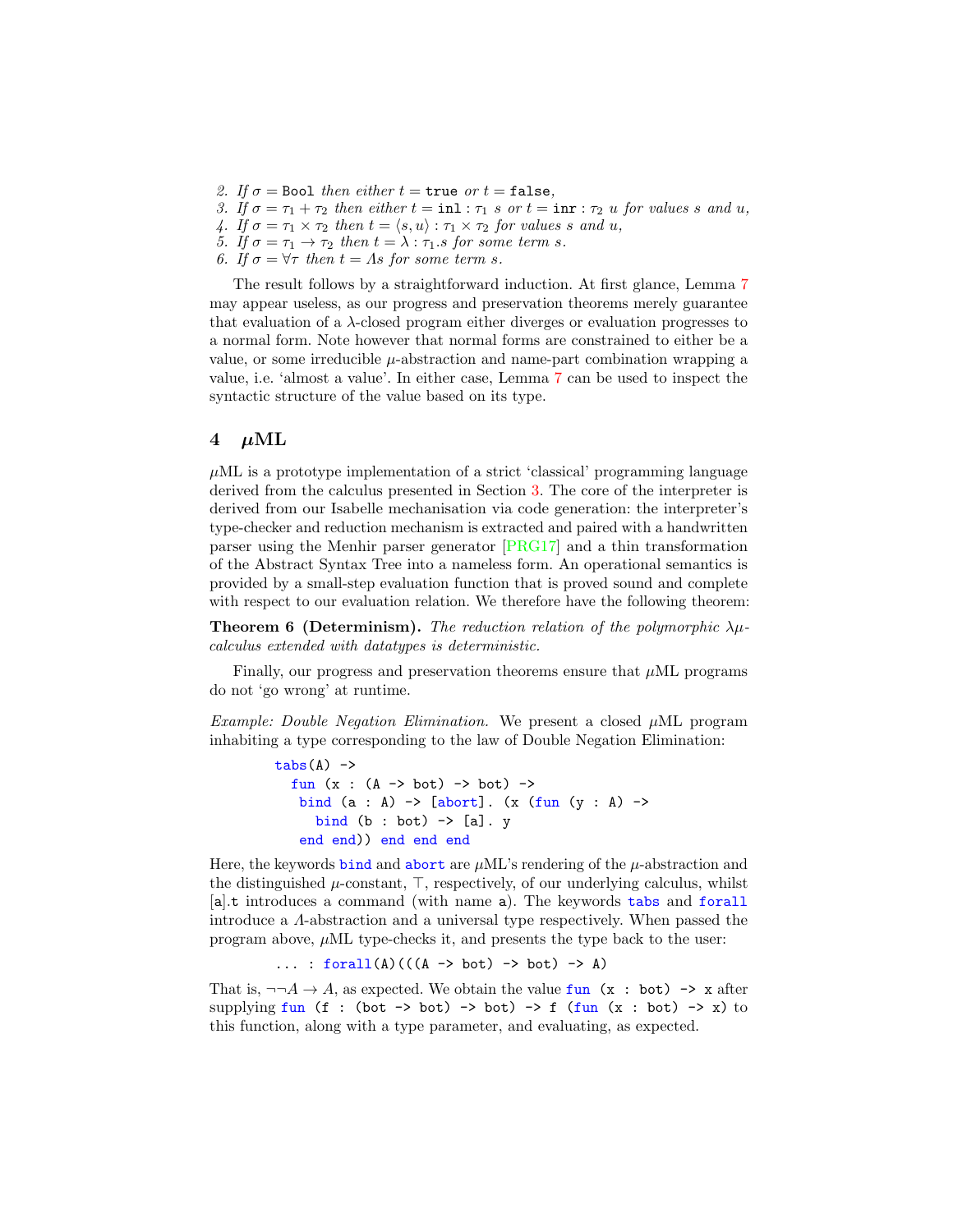```
conjecture (mk_all_t (mk_arrow_t (mk_arrow_t (mk_arrow_t
    (mk_var_t 0) mk_bot_t) mk_bot_t) (mk_var_t 0));
  apply 0 all_intro_tac;    denoting apply 0 imp_intro_tac;
  apply 0 mu_top_intro_tac;
  apply 0 (imp_elim_tac (mk_arrow_t (mk_var_t 0) mk_bot_t));
  apply 0 (assm_tac 0); <br> apply 0 imp_intro_tac;
  apply 0 (mu_label_intro_tac 1); apply 0 (assm_tac 0);
qed ();
```
<span id="page-14-1"></span>**Figure 4.** A  $\mu$ TP tactic-driven proof of the conjecture  $\forall A$ .  $\neg\neg A \longrightarrow A$ .

Example: implication and product. We present a closed  $\mu$ ML program inhabiting a type corresponding to an instance of the classical tautology  $\neg(A \rightarrow \neg B) \rightarrow A \wedge B$ :

```
tabs(A) -> tabs(B) ->
  fun (x : (A \rightarrow B \rightarrow bot) \rightarrow bot) ->
     bind (a : A * B) -> [abort]. (x (fun (y : A) ->
       fun (z : B) \rightarrow bind (b : bot) \rightarrow[a]. \{y, z\} : A * Bend end end)) end end end end
```
Here,  $\{y, z\}$ :  $\tau$  is  $\mu$ ML's concrete syntax for explicitly-typed pairs. When passed the program above,  $\mu$ ML type-checks it, and presents the type back to the user:

... : forall(A)(forall(B)(((A -> B -> bot) -> bot) -> A \* B)) That is,  $\neg(A \rightarrow \neg B) \rightarrow A \times B$ , as expected.

## <span id="page-14-0"></span>5 Synthesis via theorem-proving:  $\mu \text{TP}$

We now present a small, prototype interactive theorem prover based on classical first-order logic, called  $\mu$ TP, and built around our  $\mu$ ML proof terms. In particular, this system is able to synthesise  $\mu$ ML programs from proofs.

With  $\mu$ TP, we follow the LCF-approach [\[Mil79\]](#page-18-26) and provide a compact system kernel, written in OCaml, which provides an abstract type of theorems, with smart constructors being the only means of constructing a valid inhabitant of this type. Each smart constructor implements a particular proof rule from our typing relation, mapping valid theorems to new valid theorems. As well as incrementally constructing a formula (i.e. a  $\mu$ ML type), each forward proof step also incrementally builds a  $\mu$ ML term. Outwith the kernel, we provide a mechanism for backwards-proof, via a system of tactics, and a notion of a *proof* state. We note that we need not construct a  $\mu$ ML term at all during backwards proof, and therefore there is no need to introduce metavariables into our programs to denote missing pieces of program deriving from incomplete derivations. Rather, the only step that synthesises a  $\mu$ ML program is the last collapsing of a completed backwards proof, upon calling qed, via a series of valuation functions that 'undo' each backwards proof step, wherein a complete  $\mu$ ML program is produced.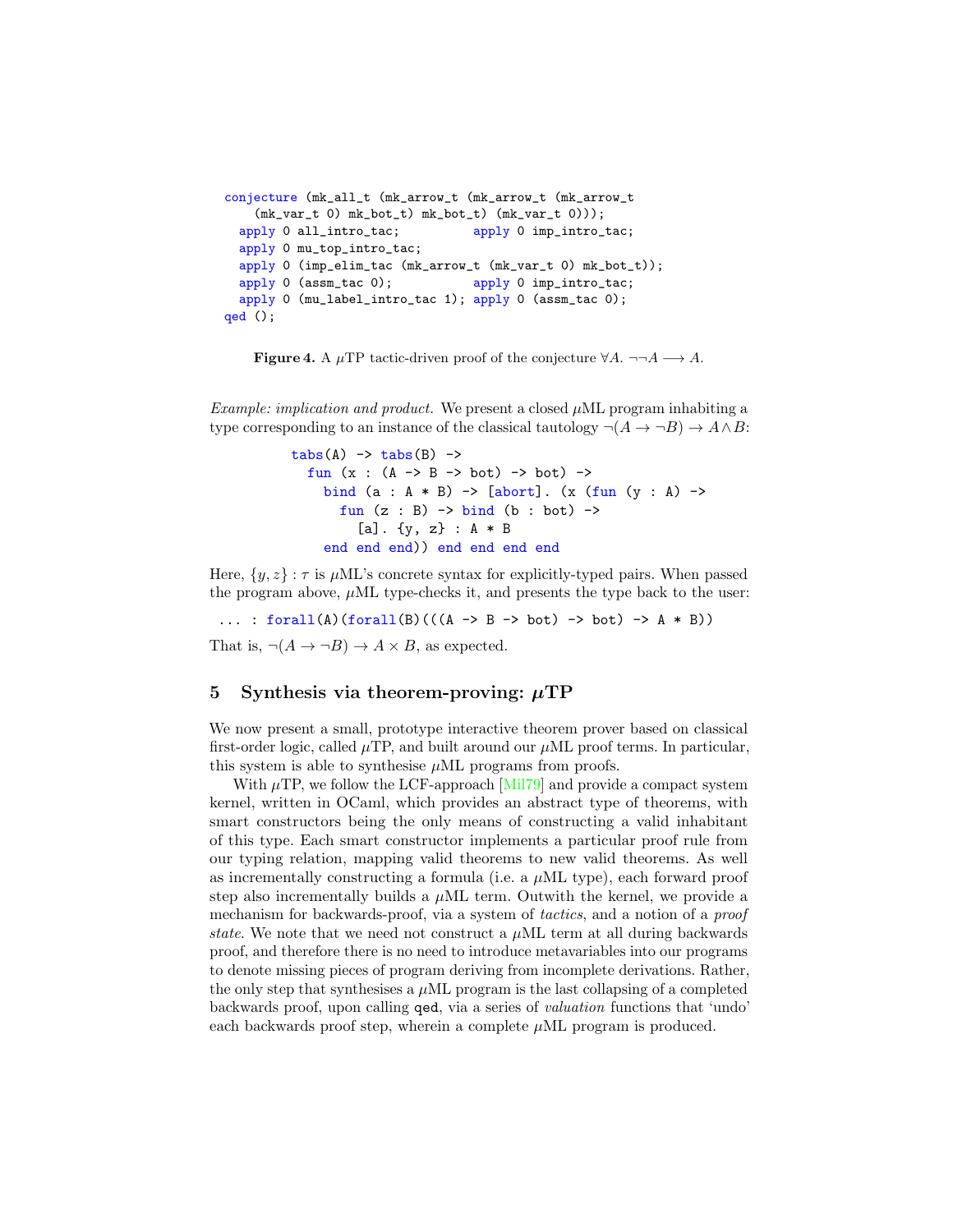```
conjecture (mk_all_t (mk_all_t (mk_arrow_t (mk_arrow_t
    (mk_neg_t (mk_var_t 0)) (mk_var_t 1)) (mk_sum_t
  (mk_var_t 0) (mk_var_t 1))));<br>apply 0 all_intro_tac; apply
                               apply 0 all_intro_tac;
  apply 0 imp_intro_tac; apply 0 mu_top_intro_tac;
  apply 0 (imp_elim_tac (mk_neg_t (mk_var_t 0)));
  apply 1 imp_intro_tac; apply 1 (mu_label_intro_tac 1);
  apply 1 disj_left_intro_tac; apply 1 (assm_tac 0);
  apply 0 imp_intro_tac; apply 0 (mu_label_intro_tac 1);
  apply 0 disj_right_intro_tac;
  apply 0 (imp_elim_tac (mk_neg_t (mk_var_t 0)));
  apply 1 (assm\_tac 0); apply 0 (assm\_tac 1);qed ();
```
<span id="page-15-0"></span>**Figure 5.** A  $\mu$ TP tactic-driven proof of the conjecture  $\forall B.\forall A.(\neg B \longrightarrow A) \longrightarrow B \lor A$ .

We have used  $\mu$ TP to prove several theorems in classical first-order logic, and have successfully extracted  $\mu$ ML programs from their proofs, including both programs presented in Section [4.](#page-13-0) As didactic examples we provide  $\mu$ TP proof scripts for the classical theorems  $\forall A$ .  $\neg\neg A \longrightarrow A$  and  $\forall B$ .  $\forall A$ .  $(\neg B \longrightarrow A) \longrightarrow$  $B \vee A$  in Figure [4](#page-14-1) and Figure [5,](#page-15-0) respectively.<sup>[3](#page-15-1)</sup> The Law of Excluded Middle can be easily derived as well, and indeed follows almost immediately from the second theorem. Neither of these two theorems are intuitionistically derivable.

Proof construction with  $\mu$ TP is interactive. The function conjecture takes a closed formula (type) as conjecture and sets up an initial proof state, which can be pretty-printed for inspection by the user. The function apply takes a goal number and a tactic to apply and either progresses the proof state using that tactic or fails. Finally, qed closes a proof, producing an element of type thm, raising an error if the proof is not yet complete. This qed step also typechecks the  $\mu$ ML proof term by the proof to ensure that the correct program was synthesised.

The basic tactics provided by the  $\mu$ TP system invert each of the typing rules of the  $\mu$ ML language. For example, all intro-tac works backwards from a universally quantified goal, whilst imp\_intro\_tac works backwards from an implicational goal, introducing a new assumption. Two tactics—mu top intro tac and mu\_label\_intro\_tac—are the primitive means of affecting classical reasoning in  $\mu$ TP, corresponding to the two ways to introduce a  $\mu$ -binder and command combination in the underlying  $\mu$ ML proof term. Note that this direct reasoning with  $\mu$ -binders is low-level, and only intended to 'bootstrap' the theorem proving system: once familiar classical reasoning principles such as the Law of Excluded Middle are established, the user need never have to resort to using either of these two tactics directly.

A  $\mu$ ML proof term serialising a  $\mu$ TP proof can be obtained programmatically by the user after finishing a proof. For example the program

<span id="page-15-1"></span><sup>3</sup> Note that formulae are currently manually constructed, due to the lack of a parser.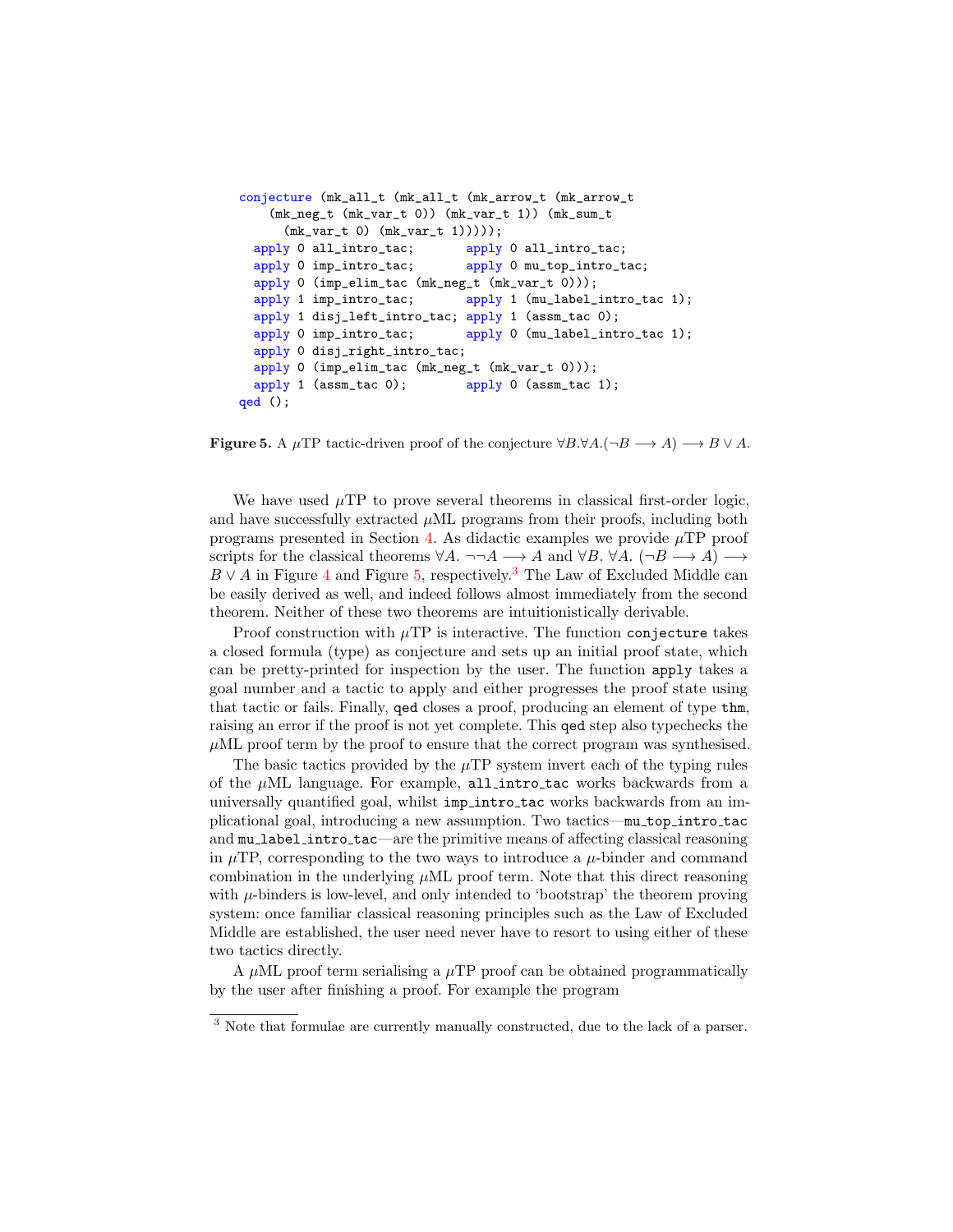```
tabs (B) \rightarrow tabs (A) \rightarrow (fun (x : (B \rightarrow bot) \rightarrow A) \rightarrow(bind (a : B + A) \rightarrow (a<sub>bot</sub>)). ((fun (y : B -> bot) ->
   (bind (b : bot) -> ([a]. ((inr (x, y) : B + A)))))
   (fun (z : B) \rightarrow (bind (c : bot) \rightarrow([a] \cdot ((in1 z : B + A))))))))
```
is automatically extracted from the proof presented in Figure [5.](#page-15-0) The fact that this program inhabits the correct type is easily established.

## 6 Conclusions

Proof terms for theorem-proving systems based on intuitionistic type-theory such as Coq and Matita—serve both as a means of communication between systems, and as a means of independently auditing the reasoning steps taken during a mechanised proof. In this latter respect, proof terms form a crucial component of the trust story of a theorem proving system. In this work, we explore the use of proof term technology in theorem-proving systems based on classical, rather than intuitionistic, logic.

In particular, we have used the  $\lambda \mu$ -calculus as the foundation for a system of proof terms for classical first-order logic. For this to be effective, two extensions were considered: adding data types in 'direct style', and extending the calculus to a full correspondence with classical logic so that all classical tautologies can be serialised by closed proof terms. Accordingly, we designed  $\mu$ ML—either a prototype classical programming language or a system of proof terms for classical logic—based on the call-by-value  $\lambda \mu$ -calculus extended with data types and a distinguished  $\mu$ -constant,  $\top$ . All of our proofs have been mechanised in Isabelle/HOL to guard against any unsoundness in the  $\mu$ ML type system, and an interpreter for  $\mu$ ML was extracted from our Isabelle/HOL definitions.

Atop our system of proof terms, we have built a small prototype LCF-style interactive theorem proving system for classical logic, called  $\mu$ TP. The  $\mu$ TP user may automatically synthesise  $\mu$ ML programs from completed tactic-driven  $\mu$ TP proofs. We have presented a number of example tactic-driven proofs of classically (but not intuitionistically) derivable theorems that we have proved in  $\mu$ TP as evidence of the utility of our approach.

Future work The logic considered in this work—first-order logic—is expressive, but strictly less expressive than the higher-order logics typically used in established interactive theorem proving systems. We therefore aim to extend  $\mu$ ML further, first to a classical variant of  $F_{\omega}$ , and then to consider a classical Calculus of Constructions. Lastly, to make  $\mu$ TP usable as a 'realistic' theorem proving system suitable for formalising real mathematics, one would need features such as conversions, tacticals, and a global definition database. We leave these for future work.

Related work There has been extensive prior work by the developers of Isabelle to retrofit the theorem prover with a system of proof terms, primarily by Berg-hofer [\[BN00,](#page-17-10) [Ber03\]](#page-17-11). Following the standard argument in favour of the LCF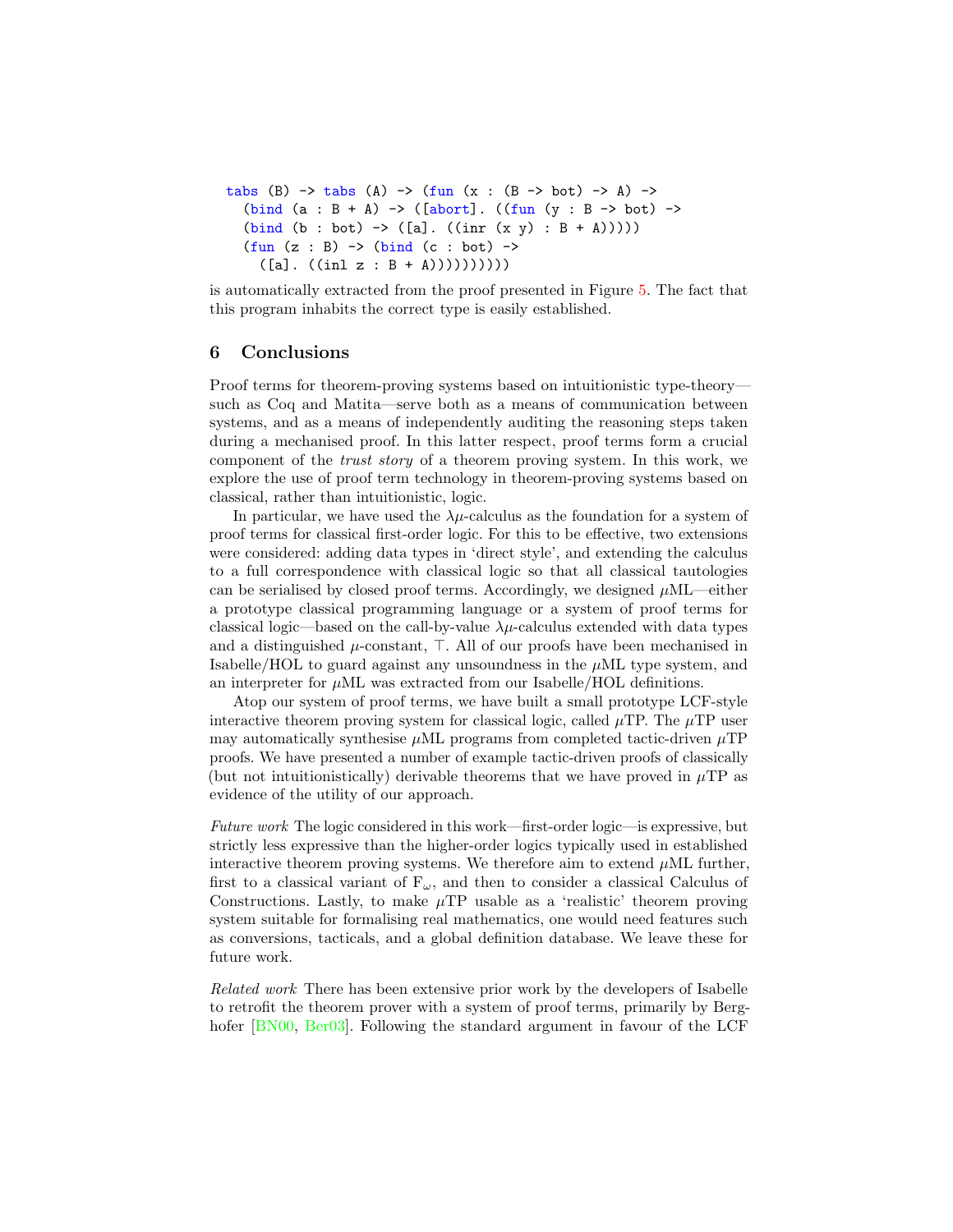design philosophy, one only needs to trust the Isabelle kernel implementation in order to trust any proof carried out in the system, and proof terms as a source of trust are strictly not needed. However, this argument breaks down when the system kernel is complex and hard to manually audit—as in the case of Isabelle. As we summarised in the Introduction, proof terms convey several other advantages, such as permitting communication between systems and facilitating proof transformation, making their retrofit an attractive prospect for users and developers of existing systems. We note here that there is a difference in philosophy between our work and that of Berghofer: we take as our starting point a system of proof terms and build a theorem prover around them; Berghofer takes an existing theorem prover and extracts a system of proof terms tailored to it.

Tangentially, the Open Theory format [\[KH12\]](#page-18-27) is intended to facilitate communication of higher-order logic theorems and definitions between theorem proving systems in the wider HOL family (HOL4, HOL Light, ProofPower, and Isabelle). Here, the unit of communication is a sequence of primitive HOL inferences, rather than a proof term.

Acknowledgments. Gomes and Mulligan acknowledge funding from EPSRC grant EP/K008528 ('REMS: Rigorous Engineering for Mainstream Systems'). We thank the anonymous referees and Peter Sewell for their helpful comments.

#### References

- <span id="page-17-5"></span>AH03. Z. M. Ariola and H. Herbelin. Minimal classical logic and control operators. In ICALP, 2003.
- <span id="page-17-6"></span>AHS04. Z. M. Ariola, H. Herbelin, and A. Sabry. A type-theoretic foundation of continuations and prompts. In ICFP, 2004.
- <span id="page-17-7"></span>ARCT11. A. Asperti, W. Ricciotti, C. S. Coen, and E. Tassi. The Matita interactive theorem prover. In CADE, 2011.
- <span id="page-17-0"></span>BB94. F. Barbanera and S. Berardi. A symmetric lambda calculus for "classical" program extraction. In TACS, 1994.
- <span id="page-17-1"></span>BB95. F. Barbanera and S. Berardi. A strong normalization result for classical logic. Annals of Pure and Applied Logic, 76(2), 1995.
- <span id="page-17-3"></span>BBS97. F. Barbanera, S. Berardi, and M. Schivalocchi. "Classical" programmingwith-proofs in  $\lambda_{\text{Sym}}^{\text{PA}}$ : An analysis of non-confluence. In TACS, 1997.
- <span id="page-17-11"></span>Ber03. S. Berghofer. Proofs, programs and executable specifications in higher order logic. PhD thesis, Technical University Munich, Germany, 2003.
- <span id="page-17-2"></span>BHS97. G. Barthe, J. Hatcliff, and M. H. Sørensen. A notion of classical pure type system. Electronic Notes in Theoretical Computer Science, 6, 1997.
- <span id="page-17-4"></span>Bie98. G. M. Bierman. A computational interpretation of the  $\lambda \mu$ -calculus. In MFCS, 1998.
- <span id="page-17-10"></span>BN00. S. Berghofer and T. Nipkow. Proof terms for simply typed higher order logic. In TPHOLS, pages 38–52, 2000.
- <span id="page-17-9"></span>BU02. G. Barthe and T. Uustalu. CPS translating inductive and coinductive types. In PEPM, 2002.
- <span id="page-17-8"></span>BW05. H. Barendregt and F. Wiedijk. The challenge of computer mathematics. Philosophical Transactions A, 363(1835), 2005.